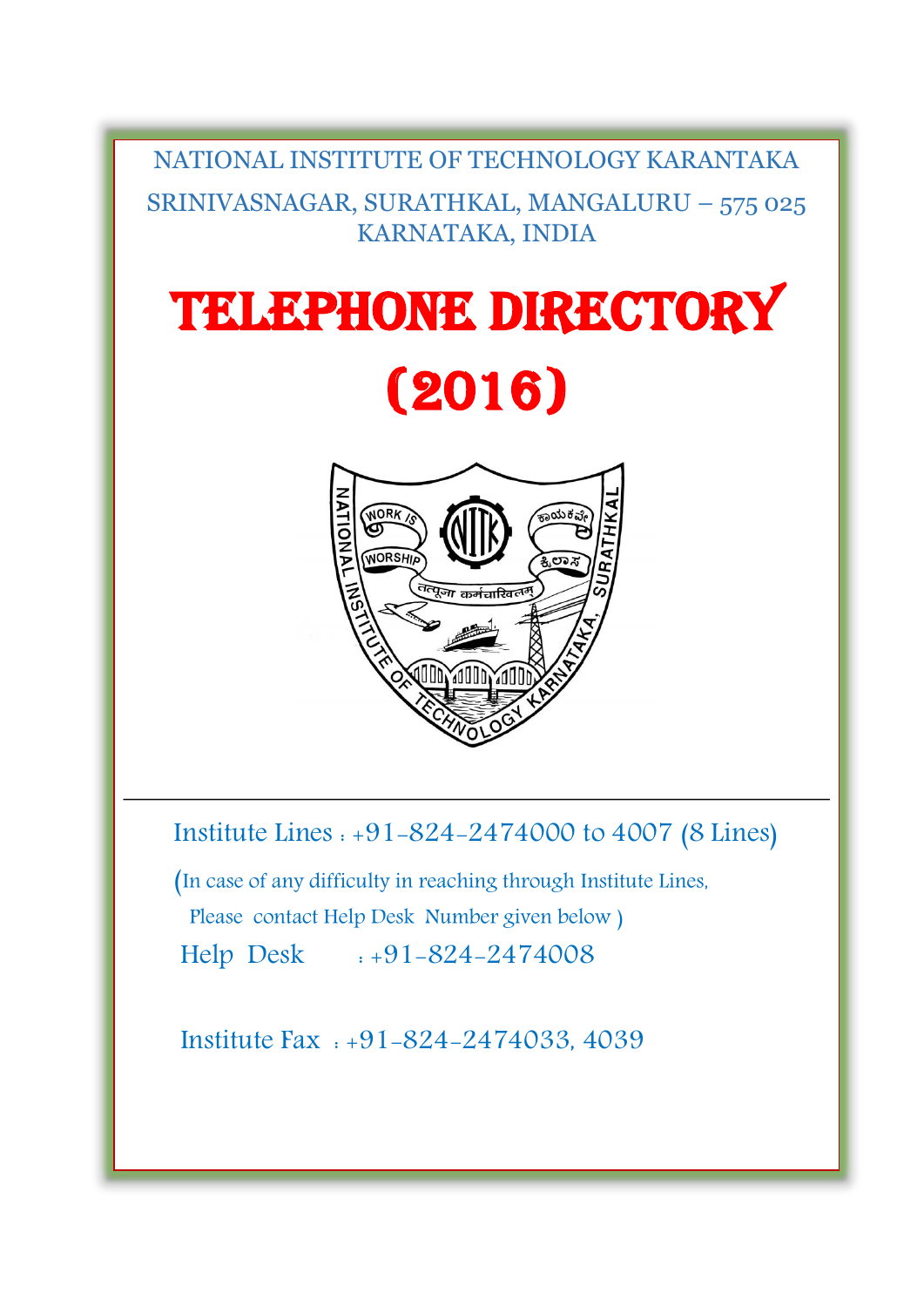#### **DIRECTOR, DEANS AND REGISTRAR OFFICES**

[4 Digit Extension can be reached directly from Outside NITK by prefixing (0824) 247]

#### **Office of the Director**

|                | 3000 |
|----------------|------|
| PA to Director | 4034 |

#### **Office of the Deans**

| PA to Dean (FW, P&D)             | 3022 |
|----------------------------------|------|
| Dean (Faculty Welfare)           | 3001 |
|                                  | 4038 |
| Dean (Planning $\&$              | 3002 |
| Development)                     | 4042 |
| Fax                              | 4039 |
| Dean (Academics)                 | 3003 |
|                                  | 4040 |
| Dean (Students' Welfare)         | 3004 |
|                                  | 4041 |
| Dean (Research &                 | 3005 |
| Consultancy)                     | 4067 |
| Dean (Alumni Affairs and         | 3911 |
| <b>Institutional Relations</b> ) | 4043 |

# **Office of the Registrar**

| PA to Registrar            | 3006 |
|----------------------------|------|
| Mr. K. Ravindranath        | 3995 |
| Registrar                  | 4068 |
| Dy. Registrar (Academic)   | 3009 |
|                            | 4071 |
| Mr. Rammohan Y             | 3010 |
| Dy. Registrar (Accounts)   | 4070 |
| Mr. Soumen Karmarkar       |      |
| <b>Assistant Registrar</b> | 3007 |
| (Administration)           |      |
| Mr. Kamlabh Kumar Singh    |      |
| <b>Assistant Registrar</b> | 3099 |
| (Academic) - 1             |      |
| Mr. Gaurav Chowdhury       |      |
| <b>Assistant Registrar</b> | 3990 |
| (Academic) - 2             |      |
| Office of Asst. Registrar  |      |
| (Academic, Admin. Special  | 3991 |
| Officer)                   |      |
| Mr. Bansod Pritam Ramesh   |      |
| <b>Assistant Registrar</b> | 3993 |
| (Accounts)                 |      |
| Dr. Hem Prasad Nath        | 3077 |
| SAS Officer -1             |      |
| Dr. Manoj                  | 3141 |
| SAS Officer -2             |      |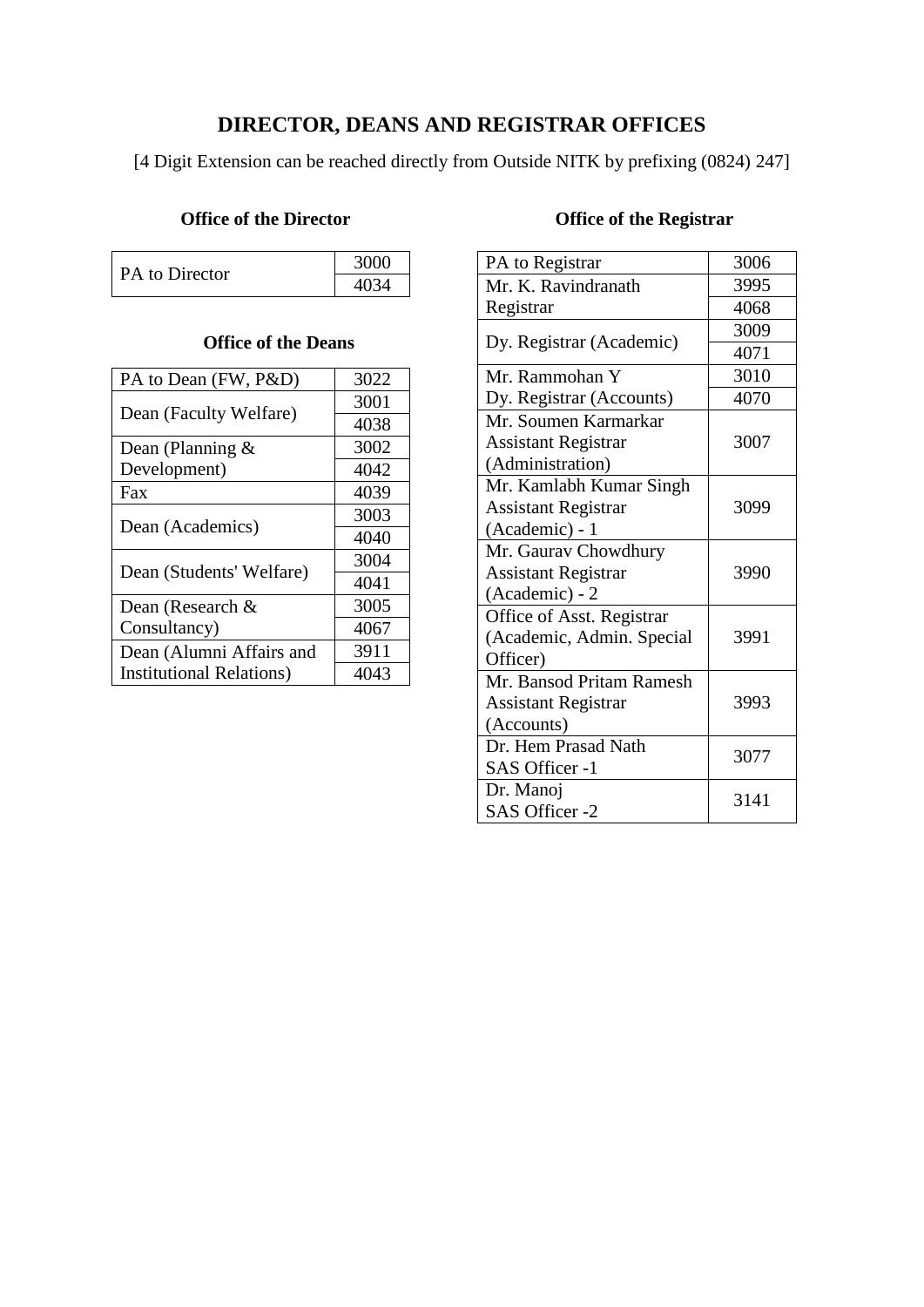#### **Administrative Offices**

| Special Officer               | 3056 |
|-------------------------------|------|
| <b>Internal Audit Officer</b> | 3008 |
|                               | 4069 |
| <b>Establishment Section</b>  | 3019 |
| Academic & Exam               | 3020 |
| Section                       |      |
| <b>Purchase Section</b>       | 3014 |
| Accounts - 1                  | 3012 |
| Accounts - 2                  | 3013 |
| Accounts - 3                  | 3011 |
| Building & Works              | 3018 |
| Section                       |      |
| <b>Audit Section</b>          | 3015 |
| <b>Cash Section</b>           | 3016 |
| <b>Committee Room</b>         | 3017 |
| Mr. H.S Tantry                |      |
| <b>Office Computer</b>        | 3021 |
| Centre                        |      |
| <b>Stationary Section</b>     | 3023 |
| <b>External Audit Section</b> | 3025 |
| Industry - Institute          | 3071 |
| Partnership Cell              | 4079 |

| <b>CCMT</b>                 | 3076 |
|-----------------------------|------|
|                             | 4085 |
| <b>CCE Office</b>           | 3067 |
| <b>SC-ST Cell</b>           | 3024 |
| Alumni Association          | 3066 |
|                             | 4083 |
| <b>IGNOU Office</b>         | 3901 |
| <b>TEQIP Office</b>         | 3072 |
|                             | 4081 |
|                             | 4082 |
| <b>NCC ANO Officer Room</b> | 3157 |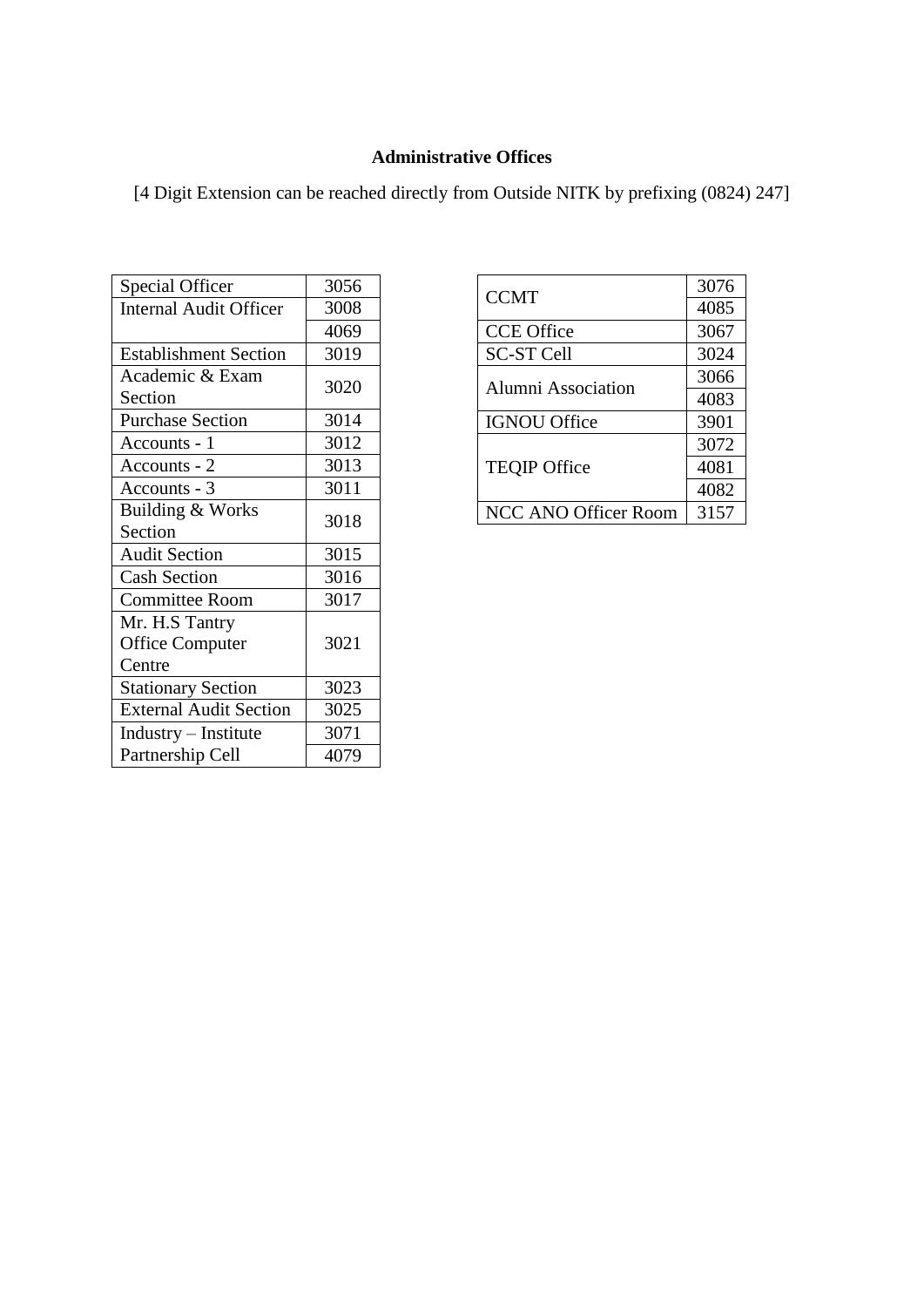# **DEPARTMENT OF APPLIED MECHANICS AND HYDRAULICS**

| Head of the Department  | 3040 |
|-------------------------|------|
|                         | 4050 |
| <b>Visiting Faculty</b> | 3300 |
| Dr. A. Vittal Hegde     | 3301 |
| Dr. N.Lakshman          | 3302 |
| Dr. M.K.Nagaraj         | 3303 |
| Dr. Subba Rao           | 3304 |
| Dr. K. Varija           | 3305 |
| Dr. A.Mahesha           | 3306 |
| Dr. Amba Shetty         | 3307 |
| Mr. Subrahmanya.K       | 3308 |
| Dr. G.S.Dwarakish       | 3309 |
| Dr. Vadivuchezhian .K   | 3310 |
| Dr. B.M.Doddamani       | 3311 |
| Dr. Manu                | 3312 |

| Dr. Pruthviraj.U                 | 3313 |
|----------------------------------|------|
| Dr.Kiran G.Shirlal               | 3314 |
| Dr. Paresh Chandra Deka          | 3315 |
| Dr. Ramesh.H                     | 3316 |
| <b>Research Scholars</b>         | 3317 |
| Dr. T.Nasar                      | 3318 |
| Dr. Debabrath Karmakar           | 3319 |
| <b>Assistant Lecturer</b>        | 3327 |
| Project Room                     | 3328 |
| <b>Hydraulics Lab</b>            | 3329 |
| Computer Lab                     | 3330 |
| <b>GIS Lab</b>                   | 3331 |
| Mr. Jagadish B                   | 3332 |
| Marine Structure Lab             | 3332 |
| <b>Remote Sensing Lab</b>        | 3333 |
| <b>Strength of Materials Lab</b> | 3334 |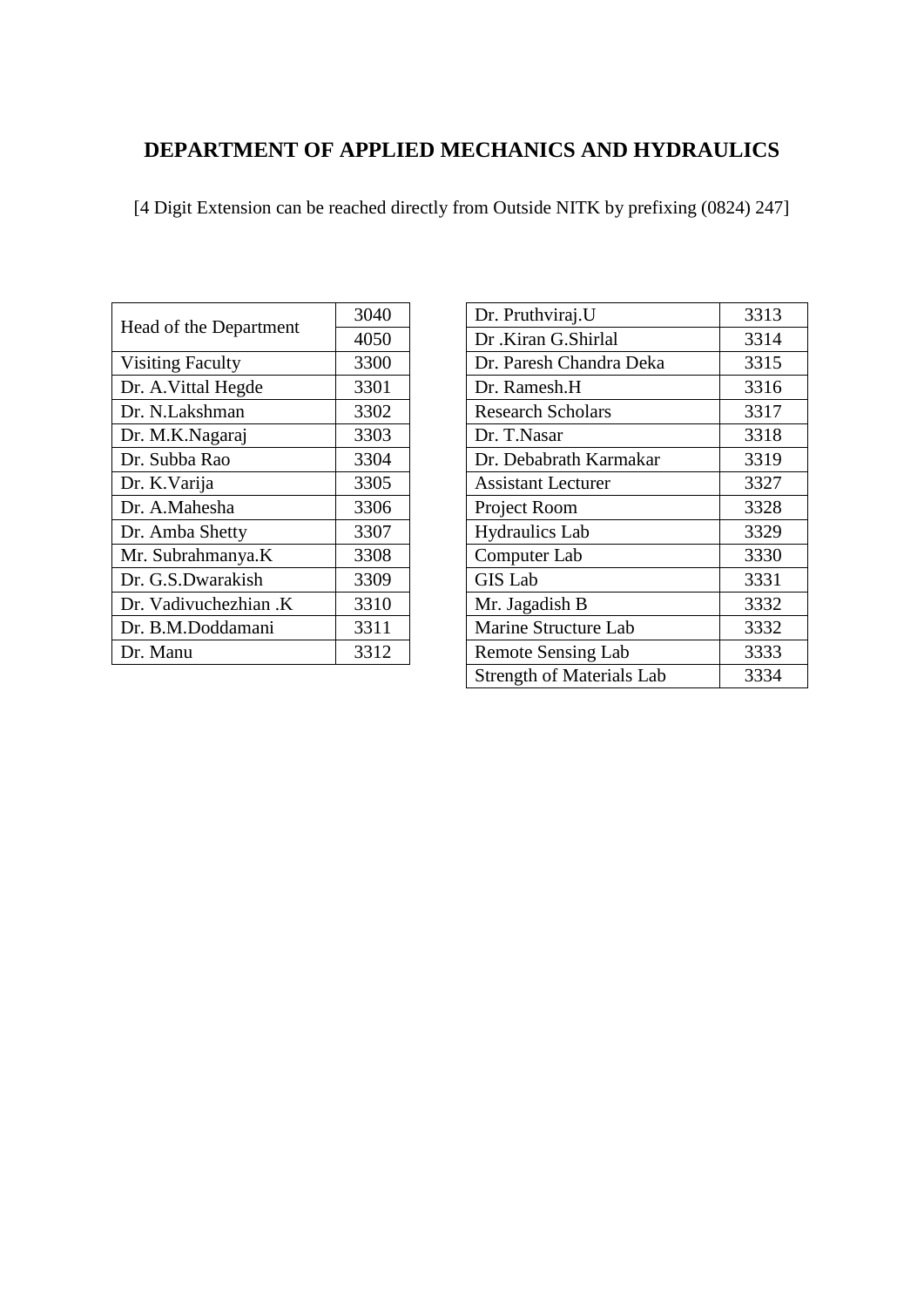#### **DEPARTMENT OF CHEMICAL ENGINEERING**

| Head of the Department   | 3042 |
|--------------------------|------|
|                          | 4057 |
| Dr.D.V.R.Murthy          | 3600 |
| Dr. G.Srinikethan        | 3601 |
| Dr. Gopala Mugeraya      | 3602 |
| Dr. M.B.Saidatta         | 3603 |
| Dr. Gangamma             | 3604 |
| Dr .Rajmohan .B          | 3605 |
| Dr. Vidya Shetty         | 3606 |
| Dr. Prasanna.B.D         | 3607 |
| Dr. Jithendra Pal        | 3608 |
| Dr. Regupathi .I         | 3609 |
| Dr. Hariprasad Dasari    | 3610 |
| <b>Mass Transfer Lab</b> | 3635 |

| Project Lab -1                     | 3636 |
|------------------------------------|------|
| Dr. Raval Keyur                    | 3637 |
| <b>Advance Instrumentation Lab</b> | 3638 |
| Advance Lab                        | 3639 |
| Dr. Jagadeesh Babu                 | 3640 |
| Workshop                           | 3641 |
| Dr. Jagannathan                    | 3642 |
| <b>Process Control</b>             | 3645 |
| Mr. Sadashiva                      | 3644 |
| <b>Testing Lab</b>                 | 3644 |
| Dr.Hari Mahalingam                 | 3643 |
| <b>Heat Transfer Lab</b>           | 3646 |
| <b>Research Scholars</b>           | 3647 |
| Dr.Ashraf Ali                      | 3648 |
| Dr.Ruben Sudhakar                  | 3649 |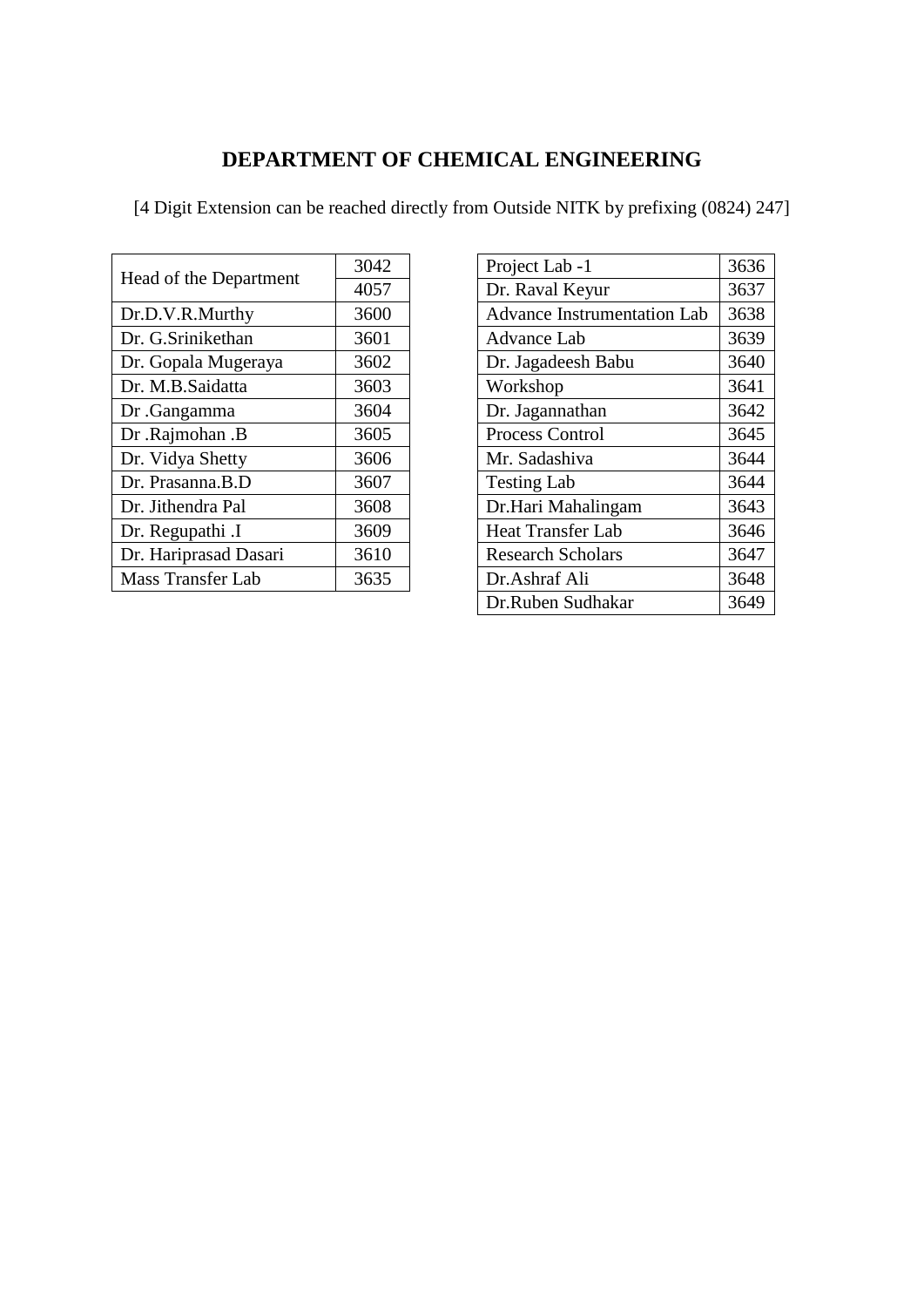# **DEPARTMENT OF CHEMISTRY**

| Head of the Department    | 3043 |
|---------------------------|------|
|                           | 4046 |
| Dr. A. Nithyananda Shetty | 3200 |
| Dr. A.C.Hegde             | 3201 |
| Dr. D.Krishna Bhat        | 3202 |
| Dr. A.V. Adhikari         | 3203 |
| Dr. B.Ramachandra Bhat    | 3204 |
| Dr. Darshak R. Trivedi    | 3205 |
| Dr. Arun M.Isloor         | 3206 |
| Dr. Udaya Kumar.D         | 3207 |
| Dr. Sib Sankar Mal        | 3208 |
| Research Lab $-3$         | 3209 |
| Research Lab $-8$         | 3210 |
| Research Lab $-6$         | 3211 |
| Dr.Debashree Chakraborty  | 3212 |
| Dr.Saikat Dutta           | 3213 |

| 3218 |
|------|
| 3219 |
| 3220 |
| 3221 |
| 3222 |
| 3223 |
| 3224 |
|      |
| 3961 |
| 3962 |
| 3963 |
| 3964 |
| 3965 |
| 3966 |
| 3967 |
| 3968 |
| 3969 |
|      |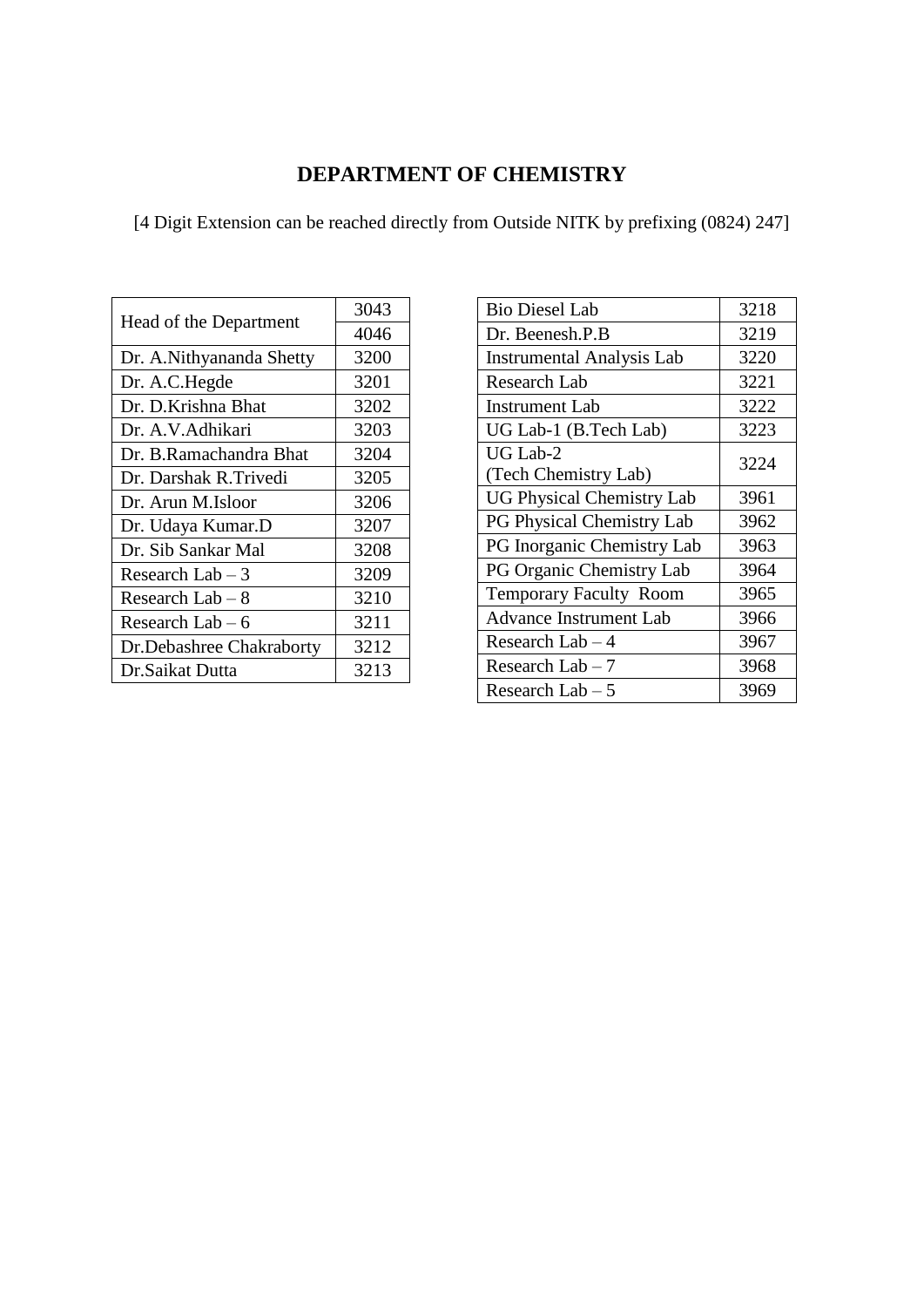# **DEPARTMENT OF CIVIL ENGINEERING**

| Head of the Department    | 3041 |
|---------------------------|------|
|                           | 4051 |
| Dr. R.Shivashankar        | 3335 |
| Dr. M.C.Narasimhan        | 3336 |
| Dr. Katta Venkataramana   | 3337 |
| Dr. A.U.Ravishankar       | 3338 |
| Dr. Raviraj H.M           | 3339 |
| Dr. K.Swaminathan         | 3340 |
| Dr. Sitaram Nayak         | 3341 |
| Dr. B.R.Jayalakshmi       | 3342 |
| Dr. K.N.Lokesh            | 3343 |
| Dr. Venkat Reddy.D        | 3344 |
| Dr .Sunil B.M             | 3345 |
| Dr. Shrihari              | 3346 |
| Dr .K.S.Babunarayan       | 3347 |
| Mr. Prashanth M.H         | 3348 |
| Dr. Suresh S.N            | 3349 |
| Dr. Subhas Yaragal        | 3350 |
| Dr. Gangadhar Mahesh      | 3351 |
| Dr. Vargese George        | 3352 |
| Dr. B.Manu                | 3353 |
| <b>Ground floor Phone</b> | 3354 |
| Department Library        | 3355 |
| Dr. Arun Kumar Thalla     | 3356 |

| Dr. C.Rajashekaran                     | 3357 |
|----------------------------------------|------|
| Geology Lab                            | 3358 |
| Dr. Anjana Bhashi                      | 3359 |
| Computer Lab                           | 3360 |
| Drawing Office                         | 3361 |
| Dr. A.S.Balu                           | 3362 |
| <b>Industrial Structure Lab</b>        | 3363 |
| Mr. Nataraja R                         | 3364 |
| <b>Material Testing Lab</b>            | 3364 |
| Environmental Lab                      | 3365 |
| Dr. A. Gowri                           | 3366 |
| <b>Transportation Lab</b>              | 3367 |
| Mr. N. Chandrashekara Karanth          | 3368 |
| Soil Lab                               | 3368 |
| <b>Survey Store</b>                    | 3369 |
| Dr. B.B.Das                            | 3970 |
| Dr. Devatha                            | 3971 |
| Hydro Geology Lab                      | 3978 |
| Research Scholars Room - 3(North Side) | 3979 |
| Rheology Lab                           | 3982 |
| Environmental Research Lab (G.F)       | 3984 |
| <b>Research Scholars (Geology)</b>     | 3985 |
| Research Scholars(Earthquake)          | 3986 |
| Earthquake Lab                         | 3987 |
|                                        |      |
| Research Scholars Room - 2             | 3988 |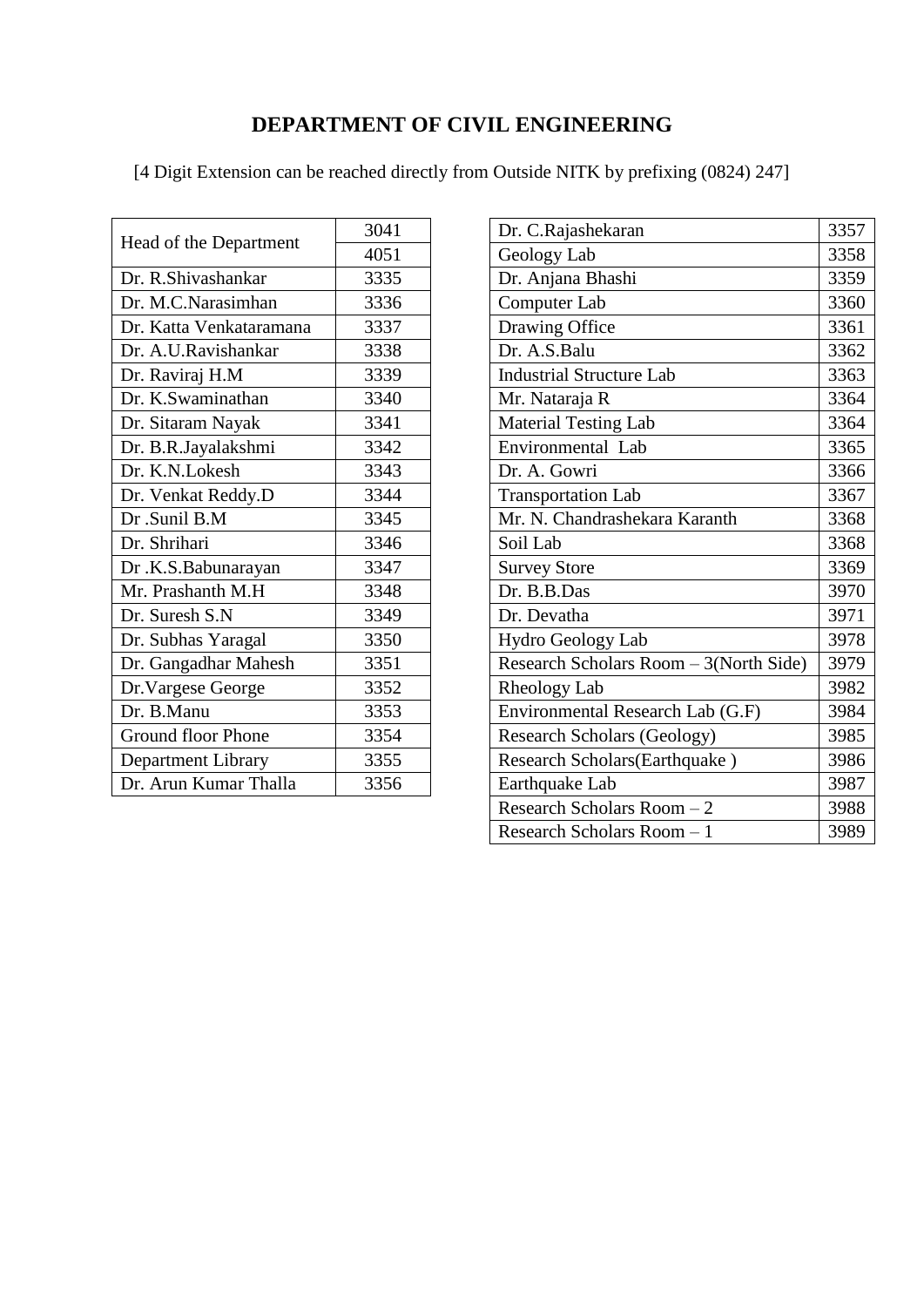# **DEPARTMENT OF COMPUTER SCIENCE AND ENGINEERING**

| Head of the Department        | 3044 |
|-------------------------------|------|
|                               | 4053 |
| Dr. K.Chandrasekaran          | 3400 |
| Dr. Annappa                   | 3401 |
| <b>Faculty Room</b>           | 3402 |
| Mr. K.Vinaya Kumar            | 3403 |
| Dr. P.Santhi Thilagam         | 3404 |
| Mrs. Vani.M                   | 3405 |
| Mrs. Saumya Hegde             | 3406 |
| Dr. Alwyn Roshan Pais         | 3407 |
| Mr. B.R.Chandavarkar          | 3408 |
| Dr. Basavaraj Talwar          | 3409 |
| Dr. Mohith P.Tahiliani        | 3410 |
| <b>Staff Room – Extension</b> | 3411 |
| <b>Building</b>               |      |
| Dr. Jeny Rajan                | 3412 |
| Dr. Shashidhar G.Koolagudi    | 3413 |
| Mr. Vairavanathan C           | 3414 |
| <b>Temporary Faculty Room</b> | 3414 |
| Dr. Manu Basavaraj            | 3415 |

| <b>Temporary Faculty Room</b>       | 3416 |
|-------------------------------------|------|
| Interactive E-Learning Lab          | 3417 |
| <b>Information Security Lab</b>     | 3429 |
| Secure Software Systems Lab         | 3430 |
| Seminar Hall                        | 3432 |
| Distributed Computing Lab           | 3434 |
| <b>Meeting Room</b>                 | 3436 |
| Digital Electronics Lab             | 3437 |
| <b>Intel Lab</b>                    | 3438 |
| Department Library                  | 3439 |
| PG Project Lab $-2$                 | 3440 |
| <b>Core Computing Lab</b>           | 3441 |
| Mrs. Yashavanthi                    | 3442 |
| <b>Research Lab</b>                 | 3443 |
| Image & Speech Processing Lab       | 3445 |
| <b>Cloud Computing</b>              | 3446 |
| Software Engineering Lab            | 3447 |
| PG Project Lab $-1$                 | 3448 |
| Data Centre / IBM Open Power<br>Lab | 3449 |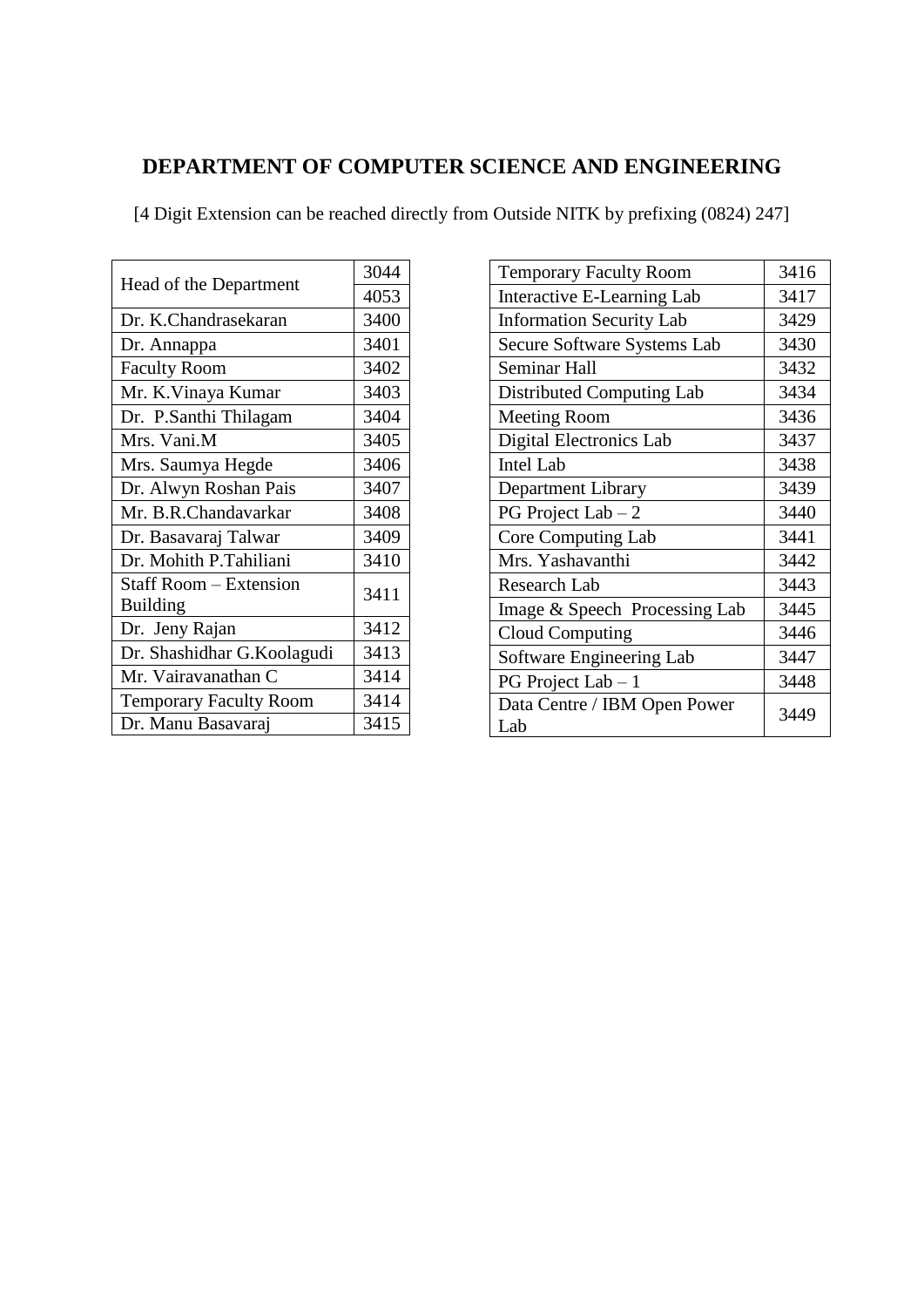#### **DEPARTMENT OF ELECTRICAL AND ELECTRONICS ENGG.**

[4 Digit Extension can be reached directly from Outside NITK by prefixing (0824) 247]

| Head of the Department   | 3045    |
|--------------------------|---------|
|                          | 4054    |
| Dr. Sheron Figarado      | 3450    |
| Mr. Tukaram Moger        | 3451    |
| Dr. H.Nagendrappa        | 3452    |
| Dr. Udaya Kumar R.Y      | 3453    |
| Dr. Panduranga Vittal    | 3454    |
| Mr. Jora.M.G             | 3455    |
| Dr. Vinatha.U            | 3456    |
| Dr. Dattatraya N Gaonkar | 3457    |
| Dr. Shubhanga.K.N        | 3458    |
| Mr. I.R.Rao              | 3459    |
| Dr. G.S.Punekar          | $3460*$ |
| Dr. K.Manjunatha .Sharma | 3461    |
| Mr. H.Girish Navada      | 3462    |
| Dr. P. Parthiban         | 3463    |
| Mr. Rajagopala.K         | 3464    |
| Dr. Venkatesh Perumal    | 3465    |
| Dr. Debashish Jena       | 3466    |

| Dr. A.Karthikeyan                 | 3467 |
|-----------------------------------|------|
| Dr.R.Kalpana                      | 3468 |
| Dr. CMC.Krishnan                  | 3483 |
| <b>AEC/DEC</b> Lab                | 3484 |
| <b>Automation Lab</b>             | 3485 |
| Drives Lab                        | 3486 |
| Power Systems Lab                 | 3487 |
| Digital Library                   | 3488 |
| Dr. Yellasiri Suresh              | 3489 |
| <b>Temporary Faculty Room</b>     | 3490 |
| Microprocessors Lab               | 3491 |
| <b>Energy Management and</b>      | 3492 |
| <b>System Research Lab</b>        |      |
| <b>Department Computer Centre</b> | 3493 |
| Virtual Instrumentation Lab       | 3494 |
| High Voltage Lab                  | 3495 |
| Mr. K. Malinga Naik               | 3496 |
| <b>Electrical Machines Lab</b>    | 3496 |
| <b>Electrical Measurement Lab</b> | 3497 |
| <b>Power Electronics Lab</b>      | 3498 |
| <b>Test Cell</b>                  | 3499 |
|                                   |      |

\* : Until 3460 is activated, Dr. G.S. Punekar can be contacted at High Voltage Lab : 3495.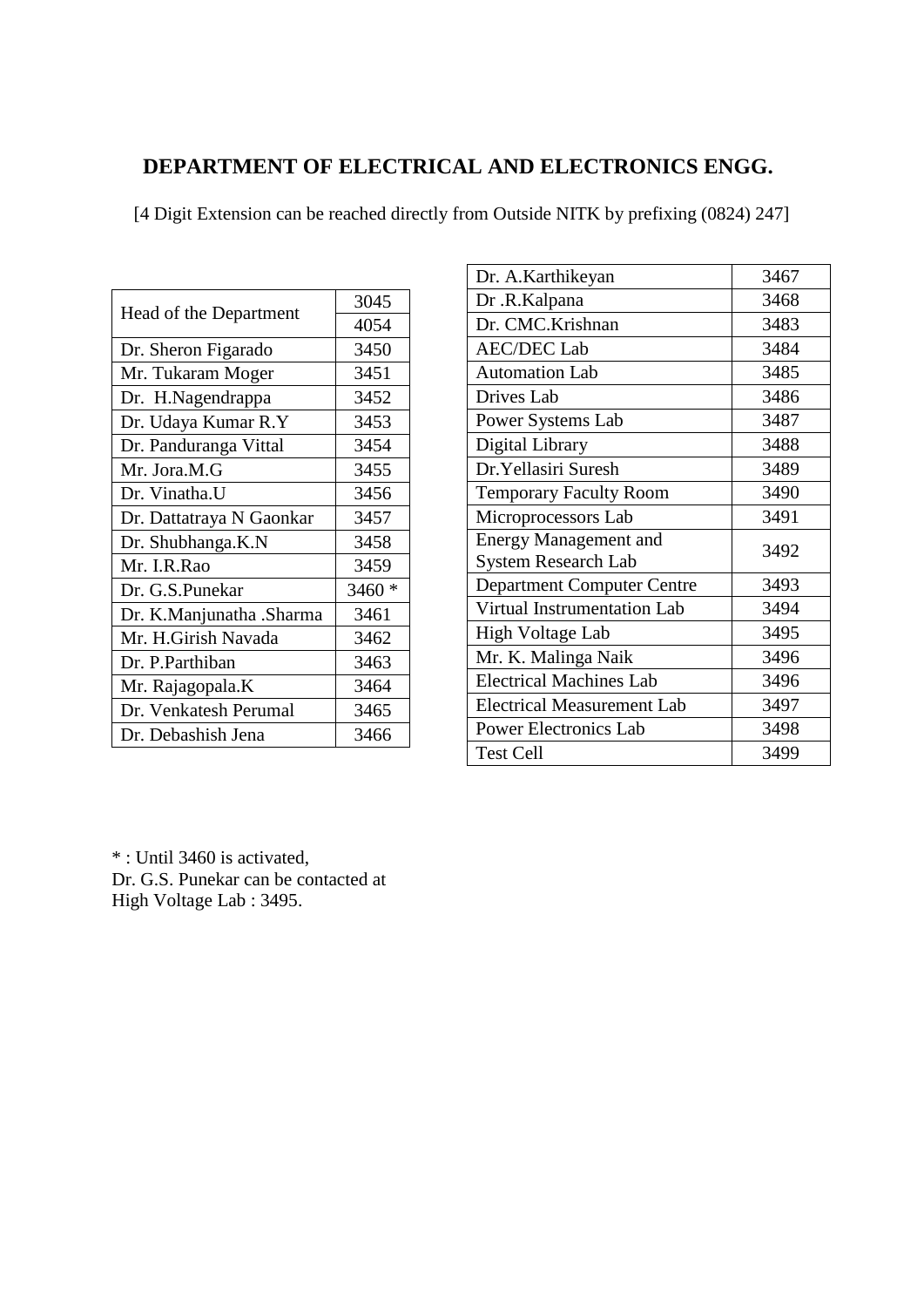#### **DEPARTMENT OF ELECTRONICS AND COMMUNICATION ENGG.**

| Head of the Department  | 3046 |
|-------------------------|------|
|                         | 4055 |
| Dr. A.V.Narasimhadhan   | 3500 |
| Dr. Muralidhar Kulkarni | 3501 |
| Dr. Sumam David.S       | 3502 |
| Dr. Sripathi.U          | 3503 |
| Dr.J ohn D'Souza        | 3504 |
| Dr. Laxminidhi.T        | 3505 |
| Dr. Ramesh Kini.M       | 3506 |
| Dr. M.S.Bhat            | 3507 |
| Dr.N.S.V.Shet           | 3508 |
| Dr. Aparna.P            | 3509 |
| Dr. Kalpana.G.Bhat      | 3510 |
| Dr. Deepu Vijayasenan   | 3511 |
| Dr. K.Krishnamoorthy    | 3512 |
| Dr. Rathnamala Rao      | 3513 |
| <b>Faculty Room</b>     | 3514 |
| Dr. Pathipati Srihari   | 3515 |
| Dr. Prashantha Kumar.H  | 3516 |
| Dr. Raghavendra.B.S     | 3517 |
| Dr. Rekha.S             | 3518 |
| Dr. Arulalan            | 3519 |
| Mr. B.Nagavelu          | 3520 |

| <b>Visitng Faculty</b>        | 3521 |
|-------------------------------|------|
| Dr. Shyamlal                  | 3522 |
| Dr. Ashvini Chaturvedi        | 3526 |
| DEC Lab                       | 3531 |
| <b>Conference Room</b>        | 3533 |
| Seminar Hall                  | 3534 |
| Department Library            | 3536 |
| <b>Meeting Room</b>           | 3537 |
| Mrs. Pushpalatha              | 3538 |
| <b>DSP</b> Lab                | 3539 |
| Mr. Sanjeeva Poojary          | 3540 |
| <b>Analog Electronics Lab</b> | 3540 |
| <b>SMIL Lab</b>               | 3542 |
| R&D Lab                       | 3543 |
| <b>Fiber Optics Lab/WSN</b>   | 3544 |
| Network Management Lab        | 3545 |
| MP& ES Lab (LAN)              | 3546 |
| <b>Communication Lab</b>      | 3547 |
| <b>Research Scholars Room</b> | 3548 |
| <b>VLSI</b> Lab               | 3549 |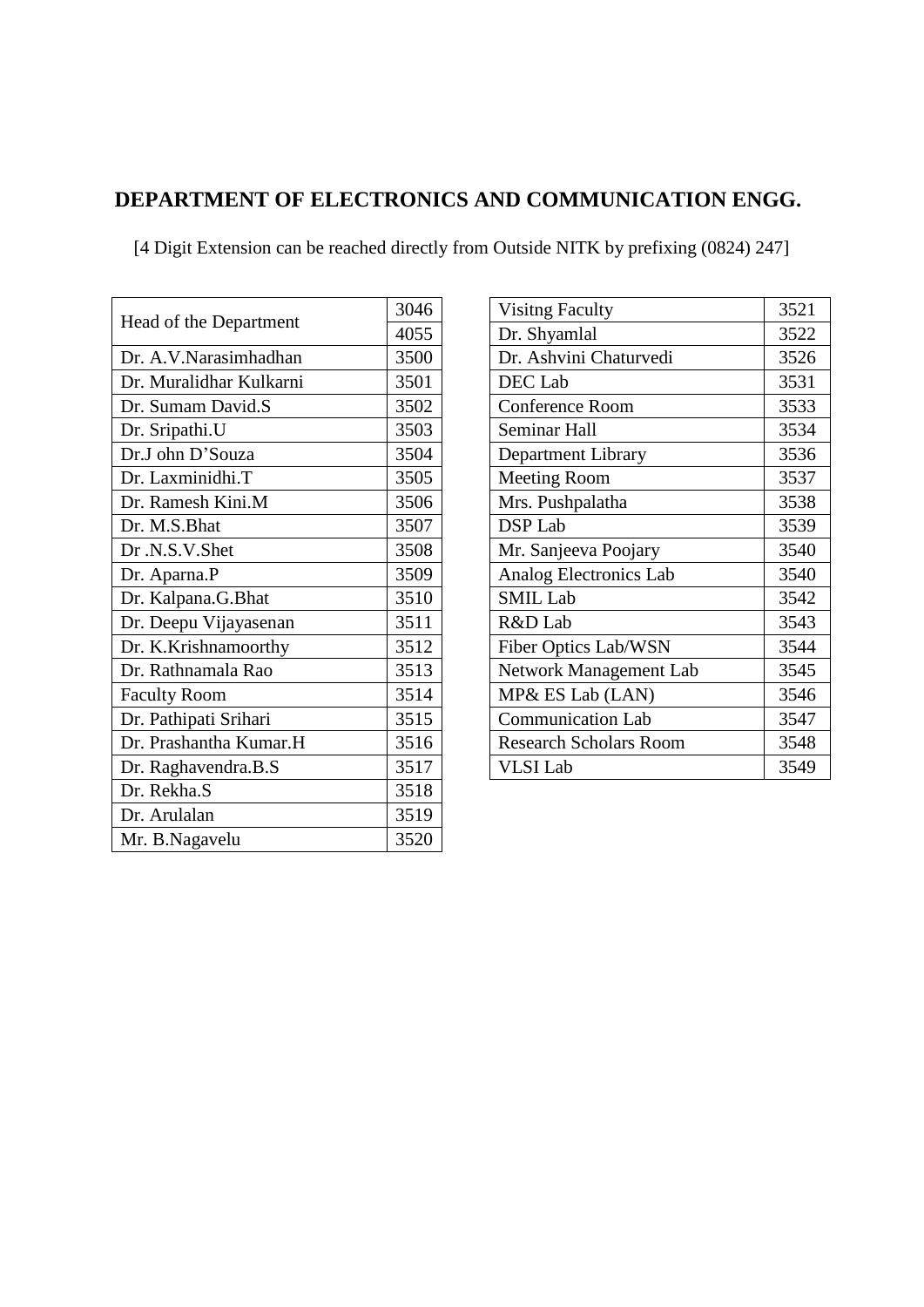# **DEPARTMENT OF INFORMATION TECHNOLOGY**

| Head of the Department   | 3047 |
|--------------------------|------|
|                          | 4056 |
| Dr. Ananthanarayana. V.S | 3550 |
| Dr. Ram Mohana Reddy     | 3551 |
| Mr. Dinesh Naik          | 3552 |
| Dr. Jaidhar.C.D          | 3553 |
| Dr. Geetha V             | 3554 |
| Conference Room          | 3555 |
| Mrs.Sowmya S.Kamath      | 3557 |
| Mr.Biju R. Mohan         | 3558 |
| Dr. Nagamma Patil        | 3559 |
| Faculty Room - 10        | 3560 |
| Faculty Room - 9         | 3561 |

| <b>Network Switch Room</b>           | 3586 |
|--------------------------------------|------|
| Undergraduate $Lab - 2$              | 3587 |
| Department Library                   | 3588 |
| Project Laboratory                   | 3589 |
| Undergraduate Lab - 1                | 3591 |
| Digital Design Lab -1                | 3592 |
| Digital Design Lab -2                | 3593 |
| <b>Research Laboratory</b>           | 3594 |
| Virtualisation Lab / Research<br>Lab | 3595 |
| <b>Temporary Faculty Room</b>        | 3596 |
| Mr. Aravind Kolur                    | 3597 |
| Postgraduate $Lab - 2$               | 3598 |
| Postgraduate $Lab - 1$               | 3599 |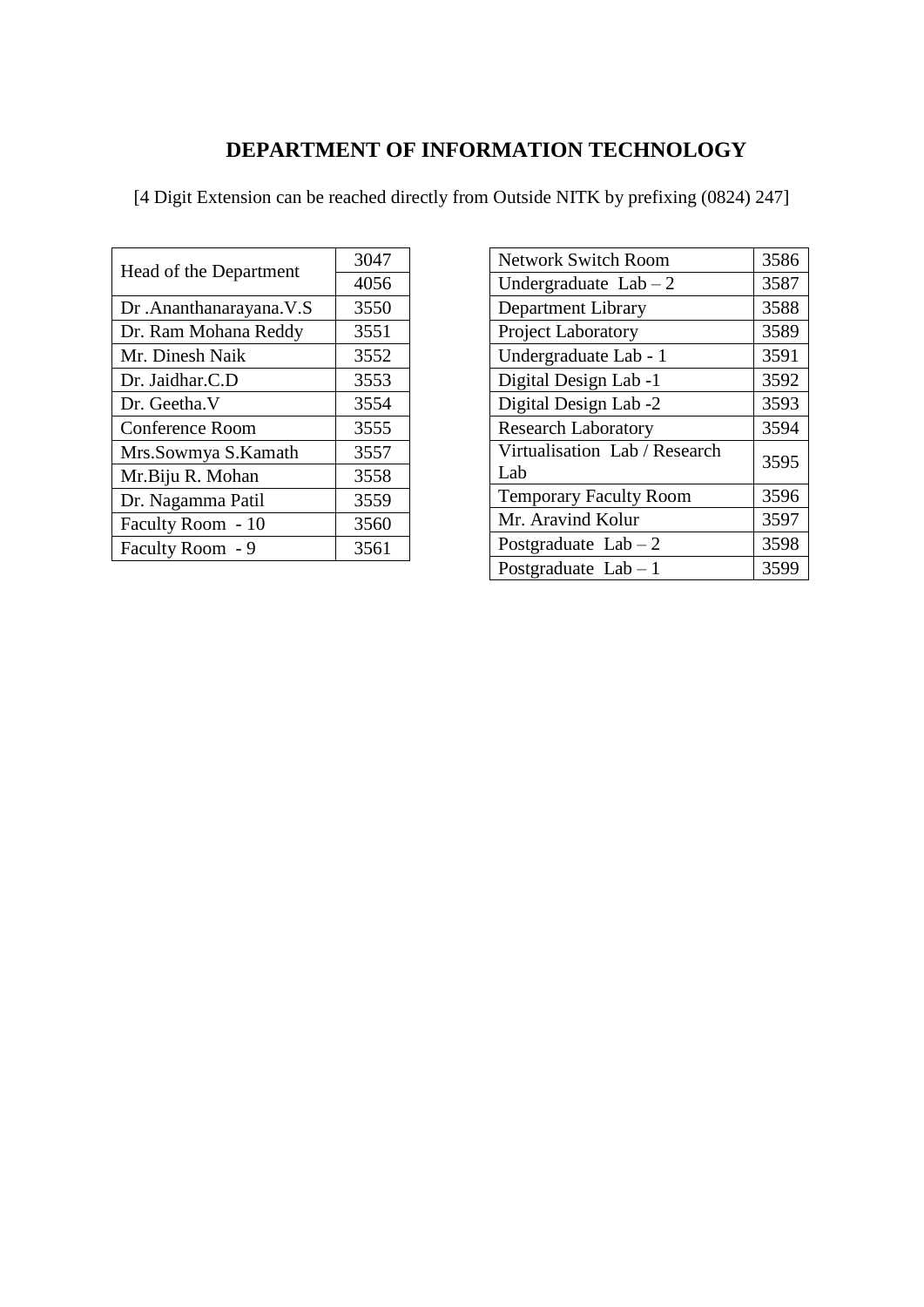# **DEPT. OF MATHEMATICAL & COMPUTATIONAL SCIENCES**

| Head of the Department   | 3048 |
|--------------------------|------|
|                          | 4048 |
| Dr.K. P.Halemane         | 3250 |
| Dr. A.Kandasmy           | 3251 |
| Dr. S.M.Hegde            | 3252 |
| Dr.P.Jidesh              | 3253 |
| Dr. S.S.Kamath           | 3254 |
| Dr. B.R.Shankar          | 3255 |
| Dr. R.Madhusudhan        | 3256 |
| Dr. Muralidhar.N.N       | 3257 |
| <b>Research Scholars</b> | 3258 |
| Mrs.Sujatha D Achar      | 3259 |
| Dr. .D.Pushparaj Shetty  | 3260 |
| Dr. P.Sam Johnson        | 3261 |
| Dr. V.Murugan            | 3262 |
| Dr. Santhosh George      | 3263 |
| Dr. Vivek Sinha          | 3264 |
| Dr. Vishwanath.K.P       | 3265 |

| Dr. Sathyanarayana Engu       | 3266 |
|-------------------------------|------|
| Dr. Chandhini.G               | 3267 |
| Project Lab -2                | 3268 |
| <b>SACA Lab</b>               | 3269 |
| Project Lab -1                | 3270 |
| <b>Temporary Faculty Room</b> | 3271 |
| Mr. Gangadhara B              | 3272 |
| SACA Lab -1                   | 3272 |
| SACA Lab -2                   | 3273 |
| <b>Research Scholars Room</b> | 3274 |
| Dr. Jeyaraman.I               | 3950 |
| <b>Temporary Faculty Room</b> | 3951 |
| Dr. Srinivasa Rao.K           | 3952 |
| Dr. SenthilThilak.A           | 3953 |
| <b>Research Scholors Room</b> | 3954 |
| <b>Research Scholors Room</b> | 3955 |
| Research Scholars Room        | 3958 |
| <b>Meeting Room</b>           | 3959 |
|                               |      |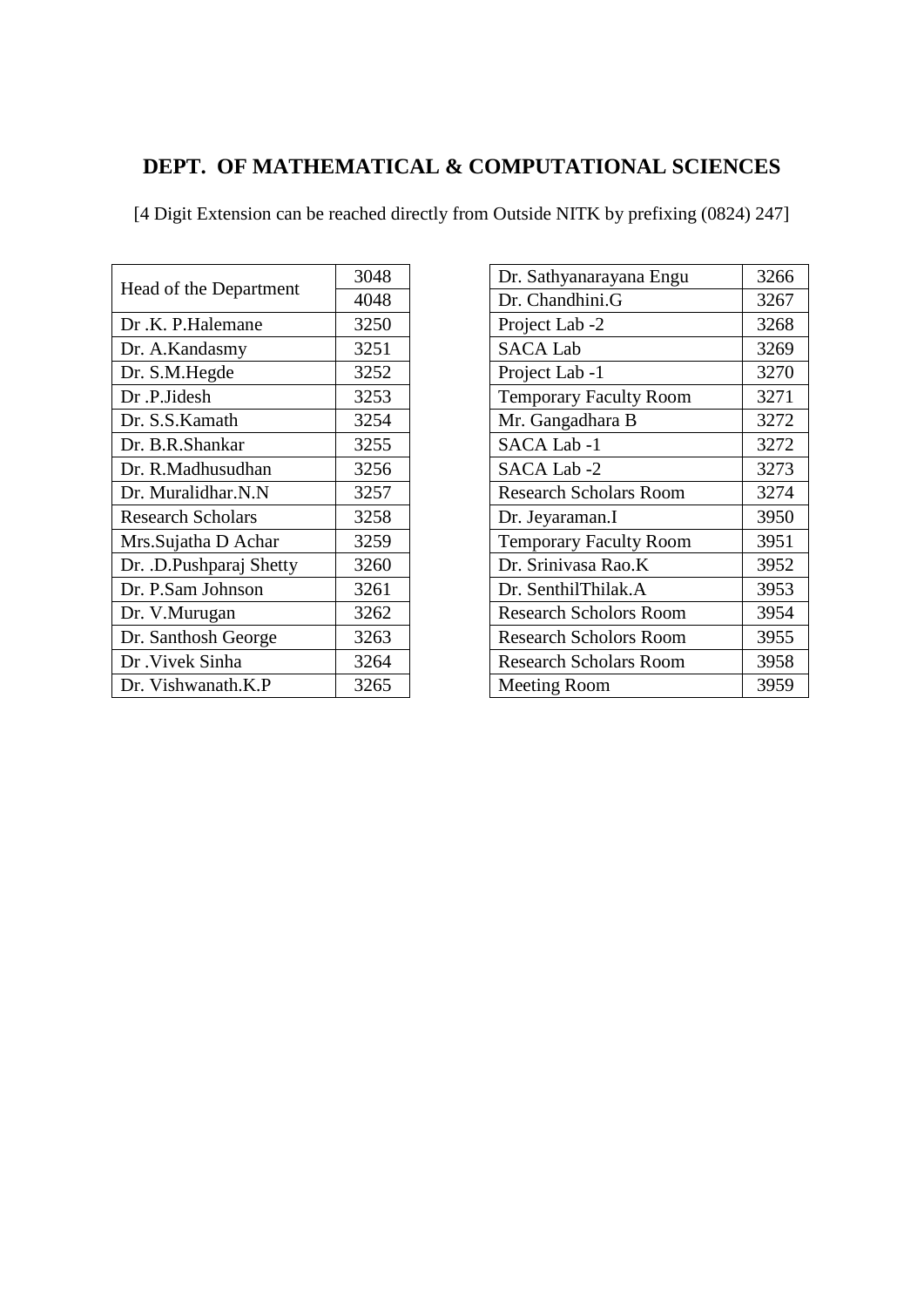# **DEPARTMENT OF MECHANICAL ENGINEERING**

| Head of the Department | 3049 |
|------------------------|------|
|                        | 4058 |
| Dr. K.K.Appukuttan     | 3650 |
| Dr .Murigendrappa.S.M  | 3651 |
| Mr. Suresh Kumar.Y     | 3652 |
| Dr. Suresh Hebbar      | 3653 |
| Dr. Mervin Herbert.H   | 3654 |
| Dr. Vijay Desai        | 3655 |
| Dr. Kulkarni.S.M       | 3656 |
| Dr. K.V.Gangadharan    | 3657 |
| Dr. Ravikiran Kadoli   | 3658 |
| Dr. Kumar.G.N          | 3659 |
| Dr. Narendranath.S     | 3660 |
| Dr. Subhaschandra      | 3661 |
| Kattimani              |      |
| Dr. Guruprasad.K.R     | 3662 |
| Dr. Shrikanth.S.Rao    | 3663 |
| Dr.T.P.Ashok Babu      | 3664 |
| Dr. Shivanada Nayaka   | 3665 |
| Dr. Prasad Krishna     | 3666 |
| Dr. Mohanan.P          | 3667 |
| Mr.Sudhakar.C.Jambagi  | 3668 |
| Dr. Navin Karanth.P    | 3669 |
| Dr. Vasudeva.M         | 3670 |
| Dr. Mohan Kumar.G.C    | 3671 |
| Dr. Veerasetty.G       | 3672 |
| Dr. Vijayakumar.H      | 3673 |
| Dr. Gnanasekaran       | 3674 |
| Dr.Arun.M              | 3675 |
| Dr. Ajay Kumar Yadav   | 3676 |
| Dr. Ramesh.M.R         | 3677 |
| Dr. Mrithyunjay        | 3678 |
| Doddamani              |      |
| Dr. Anish.S            | 3679 |

| Dr. Shrikanth Bontha                             | 3680 |
|--------------------------------------------------|------|
| Dr. Hemanatha Kumar                              | 3681 |
| Dr. Jayaraj.P                                    | 3682 |
| Dr. Sathyabhama                                  | 3683 |
| Dr. Chakradhar                                   | 3684 |
| Dr. Somashekar Rao                               | 3685 |
| Vibration Lab                                    | 3713 |
| Mr. Alexander F. D'Souza -                       | 3715 |
| <b>Foundry Section</b>                           |      |
| Polymer Composite Lab                            | 3719 |
| Machine Shop-2                                   | 3720 |
| Mechatronics Lab/Tribology                       | 3721 |
| Dr. Sharanappa Joladarashi                       | 3722 |
| <b>Heat Transfer Lab</b>                         | 3723 |
| <b>Automotive Electronics Lab</b>                | 3724 |
| <b>Computational Fluid Dynamics Lab</b>          | 3726 |
| <b>Combustion Lab</b>                            | 3727 |
| Dr. Armuga Perumal                               | 3729 |
| Micro System Lab                                 | 3730 |
| <b>Robotics Lab</b>                              | 3732 |
| Refrigeration & A/C Lab                          | 3733 |
| <b>CNC</b> Machine Lab                           | 3734 |
| <b>Vibration And Condition Monitoring</b><br>Lab | 3735 |
| Material Characterization Lab                    | 3739 |
| <b>DIST-FIST Lab</b>                             | 3740 |
| Machine Shop -1                                  | 3742 |
| Mr. Mahesh B K                                   | 3743 |
| <b>CAD CAM Lab</b>                               | 3743 |
| <b>Fitting Section</b>                           | 3744 |
| Fuels Lab                                        | 3745 |
| Metrology Lab                                    | 3746 |
| Steam & I C Engine Lab                           | 3747 |
| Dr. Ranjith.M                                    | 3748 |
| <b>Carpentry Section</b>                         | 3749 |
|                                                  |      |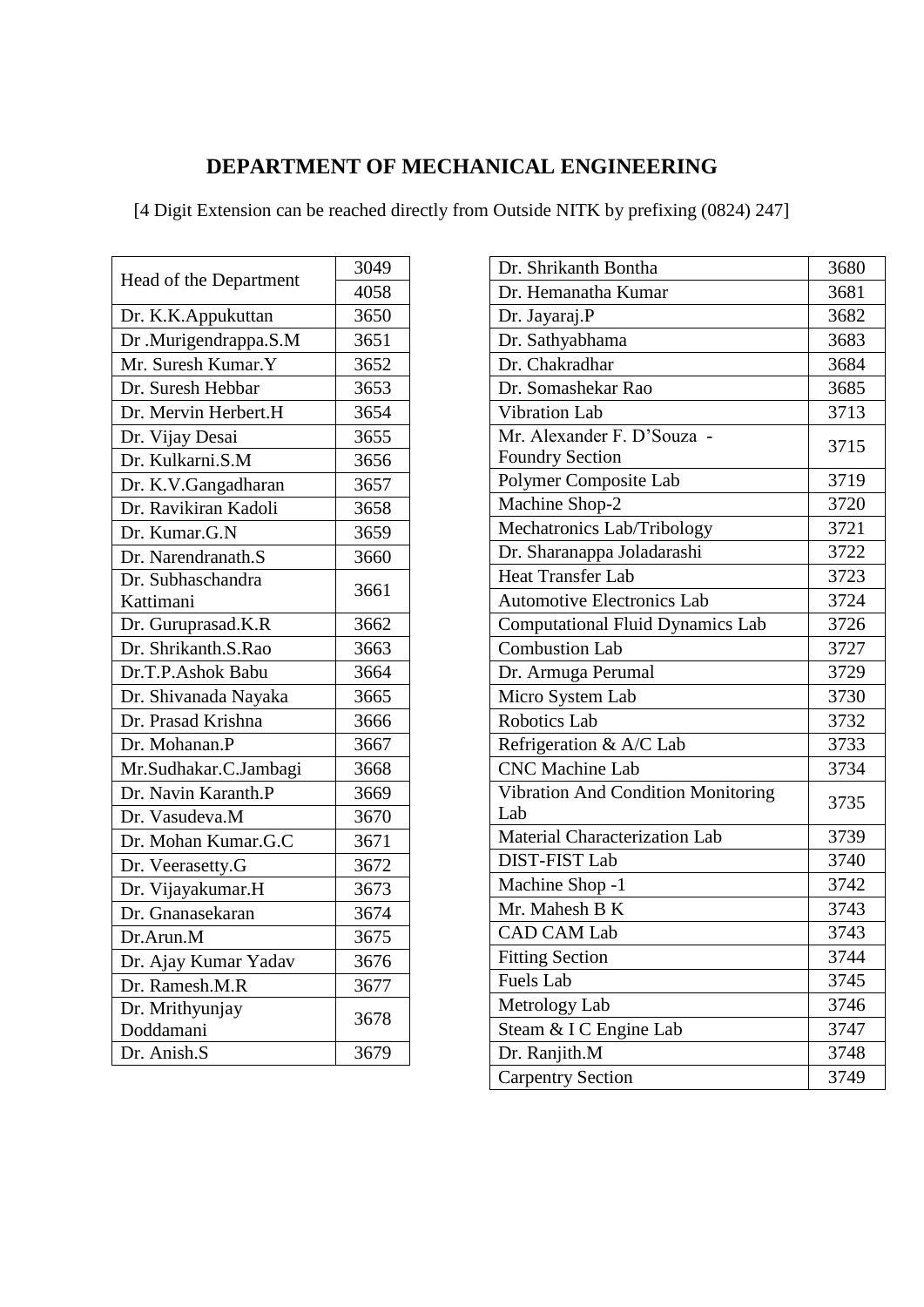#### **DEPT. OF METALLURGICAL & MATERIAL SCIENCE ENGG.**

| Head of the Department | 3050 |
|------------------------|------|
|                        | 4059 |
| Dr. K.Rajendra Udupa   | 3750 |
| Dr. A.O.Surendranathan | 3751 |
| Dr. Saumen Mandal      | 3752 |
| Dr. Jagannath Nayak    | 3753 |
| Dr. Shashibhusan Arya  | 3754 |
| Dr. Preetham Kumar.G.V | 3755 |
| Dr. K.Narayana.Prabhu  | 3756 |
| Dr. Kumkum Banarjee    | 3757 |
| Dr. K.K.Prasad         | 3758 |
| Dr. M.Rizwanur Rehaman | 3759 |
| Dr. Ravishankar.K.S    | 3760 |
| Dr. Udaya Bhat .K      | 3761 |
| Dr. Anandan Srinivasan | 3762 |
| Dr. Subraya R.Hegde    | 3763 |
| <b>Faculty Room</b>    | 3764 |

| <b>TEM Lab</b>                   | 3783 |
|----------------------------------|------|
| <b>PMLAB</b>                     | 3784 |
| Furnace Lab                      | 3785 |
| Nano Technology/FTIR Lab         | 3786 |
| <b>Coating Facility</b>          | 3787 |
| Electro spinning Lab             | 3788 |
| <b>XRD</b> Lab                   | 3789 |
| Ceramic Lab                      | 3790 |
| <b>SEM Lab</b>                   | 3792 |
| <b>CRC</b> Lab                   | 3793 |
| <b>Corrosion Lab</b>             | 3795 |
| <b>Extractive Metallurgy Lab</b> | 3796 |
| <b>Material Testing Lab</b>      | 3797 |
| New Polymer Lab                  | 3798 |
| <b>Specimen Preparation Lab</b>  | 3799 |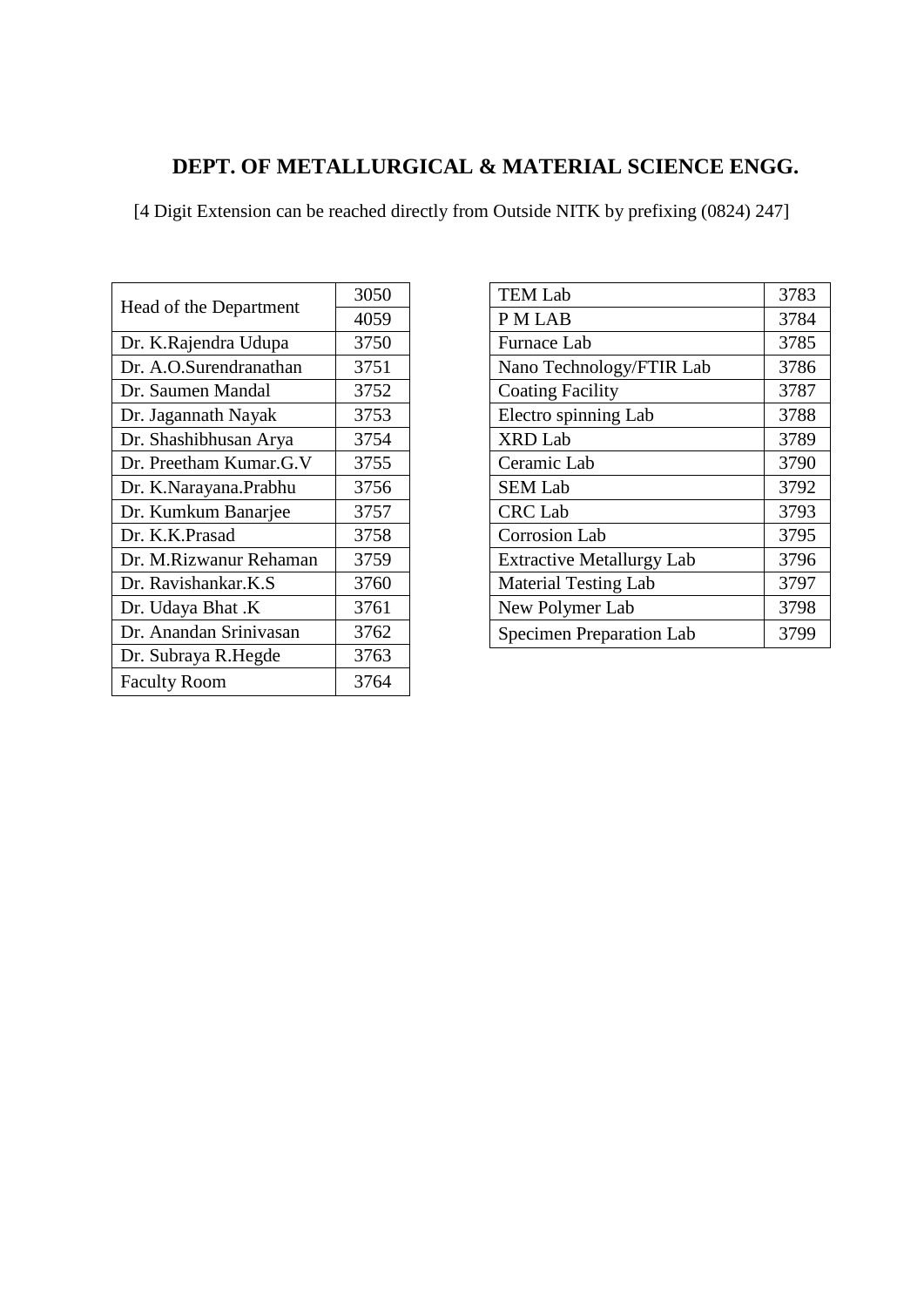# **DEPARTMENT OF MINING ENGINEERING**

| Head of the Department        | 3051 |
|-------------------------------|------|
|                               | 4052 |
| Dr. V.R.Sastry                | 3370 |
| Dr. R.P.Chowdhary             | 3371 |
| Dr. Ch.S.N Murthy             | 3372 |
| Dr. Harshavardhan             | 3373 |
| Dr. M.Aruna                   | 3374 |
| Dr. K.Ram Chandar             | 3375 |
| Dr. M.Govindraj               | 3376 |
| Dr. Bijay Mihir Kunar         | 3377 |
| Dr. Anup Kumar Tripathi       | 3378 |
| <b>Temporary Faculty Room</b> | 3379 |

| <b>Temporary Faculty Room</b> | 3380 |
|-------------------------------|------|
| Research scholar Room         | 3390 |
| Mineral Processing Lab        | 3391 |
| Planning And Design lab       | 3392 |
| $CAD$ LAB $-2$ (Under civil)  | 3393 |
| Rock Mechanics Lab            | 3394 |
| <b>Research Scholars Room</b> | 3395 |
| Drilling Engg Lab             | 3396 |
| Mr. Chandrahasa Rai           | 3397 |
| Mining Environmental Lab      | 3398 |
| Mr. Shreekant R Lamani        | 3399 |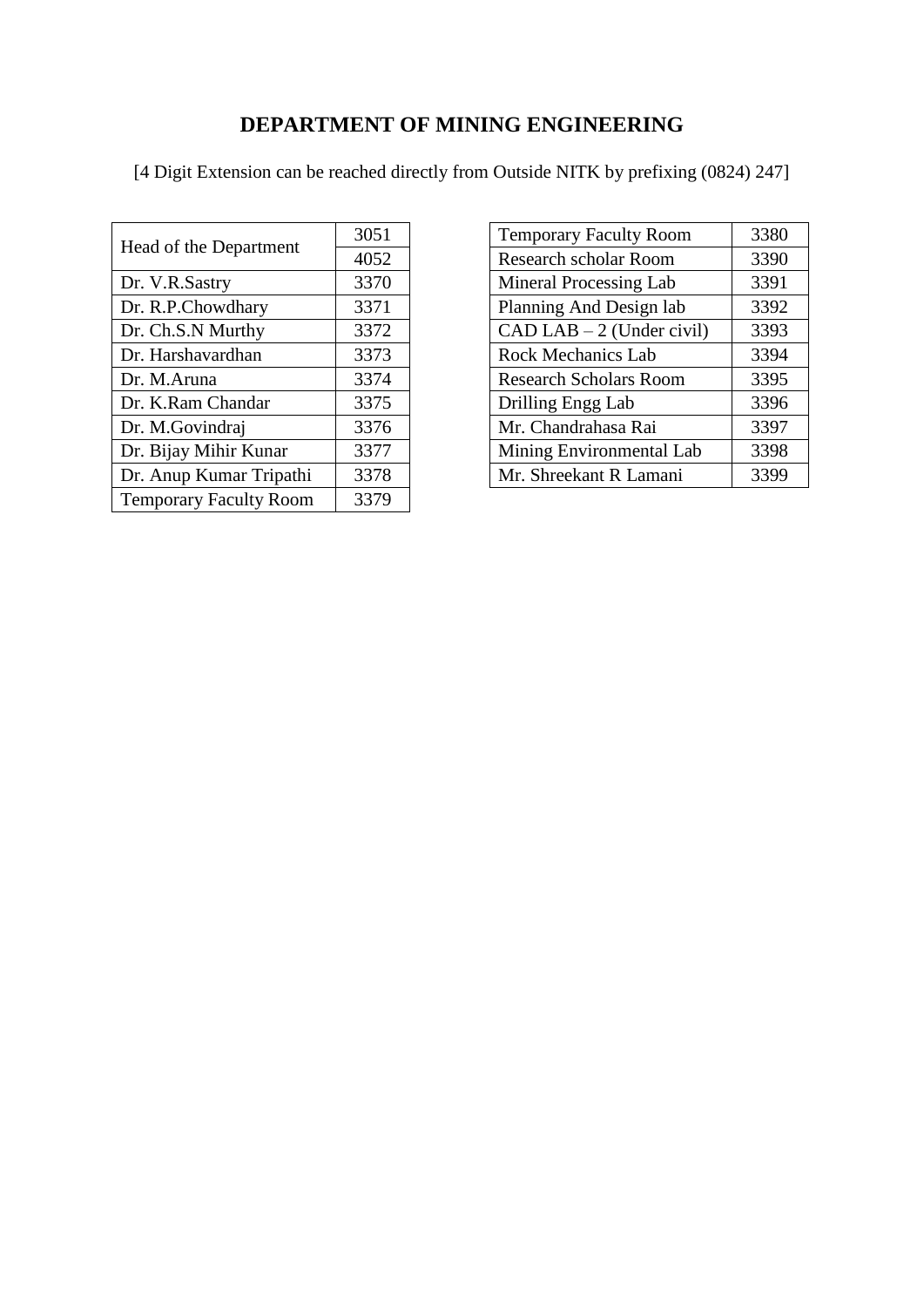#### **DEPARTMENT OF PHYSICS**

| Head of the Department | 3052 |
|------------------------|------|
|                        | 4049 |
| Dr. Kishore Sridharan  | 3275 |
| Dr. G.Umesh            | 3276 |
| Dr.N.K.Udayashankar    | 3277 |
| Dr. H.D.Shashikala     | 3278 |
| Dr. Kasturi V.Bangera  | 3279 |
| Dr. H.S. Nagaraj       | 3280 |
| Dr. Ajith.K.M          | 3281 |
| Dr. M.N.Satyanarayan   | 3282 |
| Dr .Deepak Vaid        | 3283 |
| Dr. Partha Pratim Das  | 3284 |
| Dr. Shajahan.T.K       | 3287 |

| <b>Computational Physics Lab</b>  | 3288 |
|-----------------------------------|------|
| Theoritical Physics Lab -1        | 3289 |
| <b>Material Processing Lab</b>    | 3290 |
| <b>Department Computer Centre</b> | 3291 |
| Nano Materials Lab                | 3292 |
| <b>Material Research Lab</b>      | 3293 |
| M.Sc Lab                          | 3294 |
| Opto Electronic Lab               | 3295 |
| <b>General Physics Lab</b>        | 3296 |
| <b>Crystal Growth Lab</b>         | 3297 |
| Thin Film Lab                     | 3298 |
| B.Tech Lab                        | 3299 |
| Dr. Kartick Tarafder              | 3927 |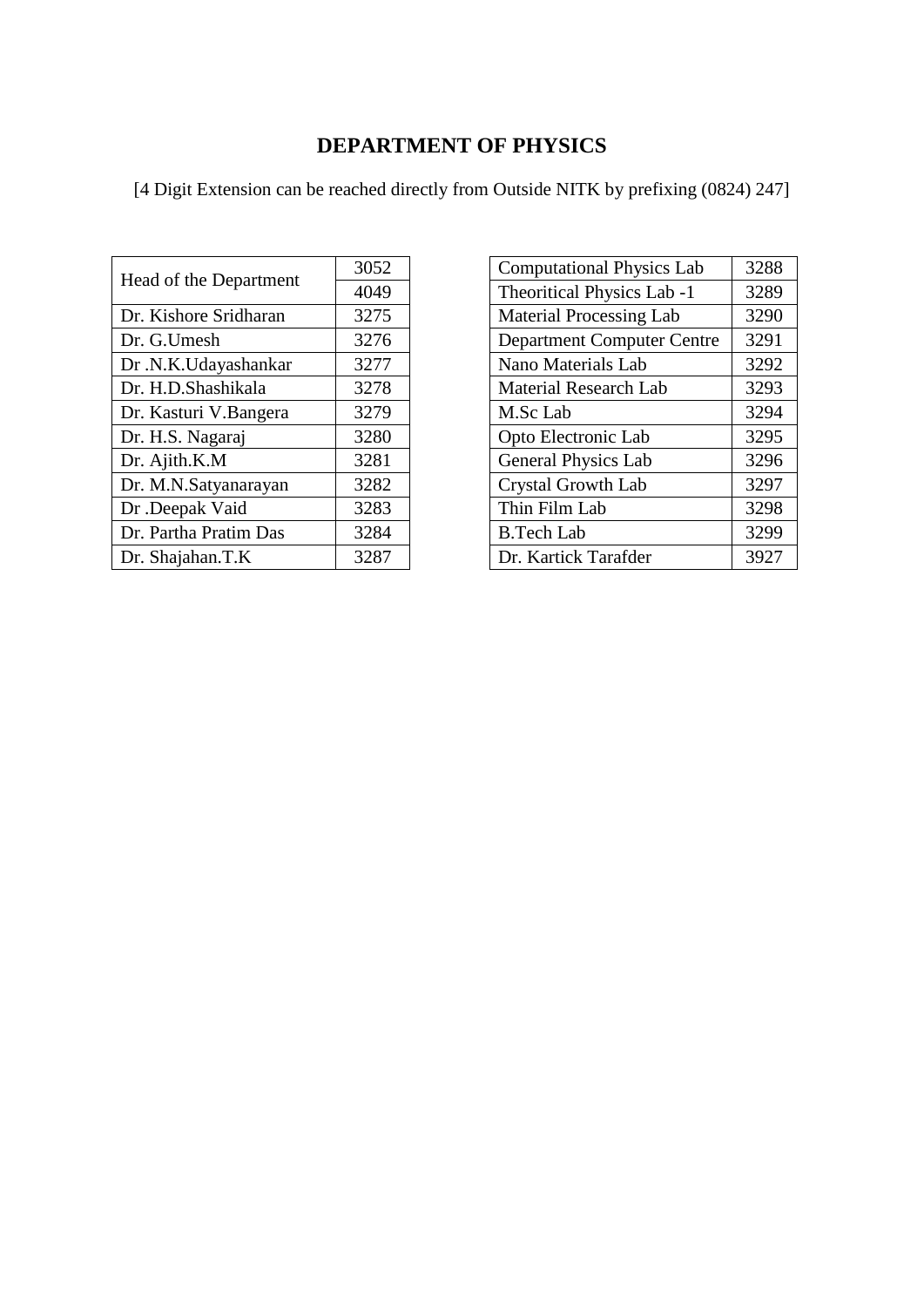# **SCHOOL OF MANAGEMENT**

| Head of the Department | 3079 |
|------------------------|------|
|                        | 4047 |
| Dr. Sequeira.A.H       | 3225 |
| Dr. Kiran.K.B          | 3226 |
| Dr. S. Pavan Kumar     | 3227 |
| Dr. Shshikantha Koudur | 3228 |
| Dr. Bijuna C.Mohan     | 3229 |
| Dr. Sreejith.A         | 3230 |
| Dr. Rashmi Uchil       | 3231 |
| Dr. Dhishna P          | 3232 |

| Dr. Gopalakrishna B.V            | 3233 |
|----------------------------------|------|
| Dr. Sunil Dsouza                 | 3234 |
| Dr. Suprabha K.R                 | 3235 |
| Dr. Sheena                       | 3236 |
| Dr. Pradyot Rajan Jena           | 3237 |
| Dr. Savitha Bhat                 | 3238 |
| Computer Lab                     | 3247 |
| <b>Research Scholars</b><br>Room | 3248 |
| Dr. Rajesh Acharya.H             | 3249 |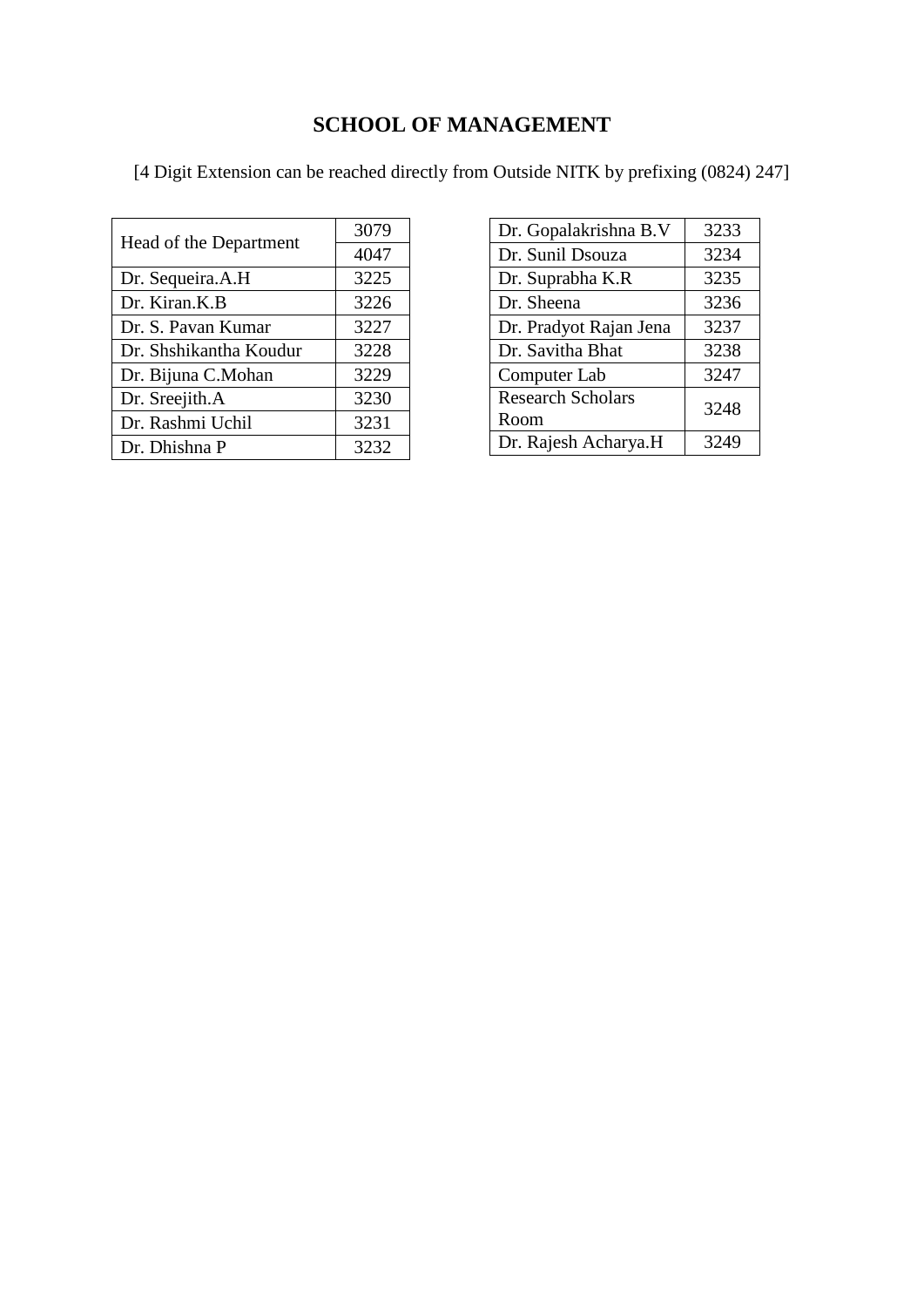#### **OTHER SECTIONS**

[4 Digit Extension can be reached directly from Outside NITK by prefixing (0824) 247]

#### **Central Computer Centre**

| Chairman                                           | 3083         |  |
|----------------------------------------------------|--------------|--|
|                                                    | 4075         |  |
| Mr. Mohanan P.G                                    | 3058         |  |
| <b>System Manager</b>                              |              |  |
| Mr. Vijay Kumar Ghode<br>Senior Scientific Officer | 3059         |  |
| <b>CCC</b> Office                                  | 3057         |  |
| <b>First Floor Hall</b>                            | 3060         |  |
| <b>Facility Management</b>                         | 3085         |  |
| Ms. Gayathri Rao K                                 | 3945         |  |
| Programmers Room -1                                | 3945         |  |
| Mr. Shantha Kumar MN                               | 3946         |  |
| Programmers Room - 2                               | 3946         |  |
| Mr. Pradeep D                                      | 3947         |  |
| Programmers Room - 3                               | 3947         |  |
| <b>G F Hall/DATA Centre</b>                        | 3948         |  |
| <b>Power Control Room</b>                          | 3949         |  |
| <b>Centre for System Design</b>                    |              |  |
| Office                                             | 3915         |  |
| <b>Watch &amp; Ward Section</b>                    |              |  |
| Mr. Manohara                                       | 3026         |  |
| <b>Security Officer</b>                            |              |  |
| Main Building Security                             | 3026         |  |
| <b>Campus Security Gate</b>                        | 3027         |  |
| Seminar Hall [L.C.H-A]                             | 3064         |  |
| Silver Jubilee Auditorium                          | 3065         |  |
| Post Office Security Gate                          | 3080         |  |
| <b>Ladies Hostel Security</b><br>Gate              | 3081         |  |
|                                                    |              |  |
|                                                    |              |  |
| Padre Security Gate<br>Director bungalow           | 3082<br>3086 |  |
| <b>Security Gate</b>                               |              |  |
| <b>PG Hostel Security Gate</b>                     | 3098         |  |
| Library<br>Mrs. Anasuya Chakari                    | 3061         |  |

| Mrs. Anasuya Chakari                  | 3061 |
|---------------------------------------|------|
| Librarian                             | 4062 |
| Mr. Iranna Shettar<br>Asst. Librarian | 3062 |
| <b>Library Counter</b>                | 3063 |
| Asst. Librarian (Books)               | 3084 |

| <b>Sports and Game Section</b> |      |      |  |
|--------------------------------|------|------|--|
|                                |      | 3074 |  |
| Mr. Shivaram A                 | 4080 |      |  |
| <b>Swimming Pool</b>           |      | 3075 |  |
| <b>Health Care Centre</b>      |      |      |  |
| Dr. Shrimathi B                |      | 3069 |  |
| <b>Medical Officer</b>         |      | 4077 |  |
| Dr. Balabhaskar ML             | 3068 |      |  |
| <b>Medical Officer</b>         |      | 4084 |  |
| Reception                      |      | 3070 |  |
| Dentist's Room -1              |      | 3087 |  |
| <b>Consultant Room -2</b>      |      | 3088 |  |
| <b>Consultant Room -3</b>      |      | 3089 |  |
| <b>Medical Officer</b>         |      | 3090 |  |
| <b>ECG Room</b>                |      | 3091 |  |
| <b>First Floor Office</b>      |      | 3092 |  |
| Laboratory                     |      | 3093 |  |
| <b>Dressing Room</b>           |      | 3094 |  |

#### **Hostels**

Pharmacy 3095

| Prof.i/c Hostel Affairs    | 3800 |
|----------------------------|------|
|                            | 4074 |
|                            | 4823 |
| <b>Hostel Cash Section</b> | 3805 |
| Reception/Supervisor       | 3809 |
| Girls Hostel               | 3810 |
| <b>Girls Hostel Mess</b>   | 3811 |
| Hostel (Administration)    | 4800 |
|                            | 3848 |
| Hostel(Accounts)           | 3849 |
|                            | 4809 |

#### **Training and Placement**

| H.O.D  | 3053 |
|--------|------|
|        | 4061 |
| Office | 3054 |
|        | 3055 |

#### **Sports and Game Section**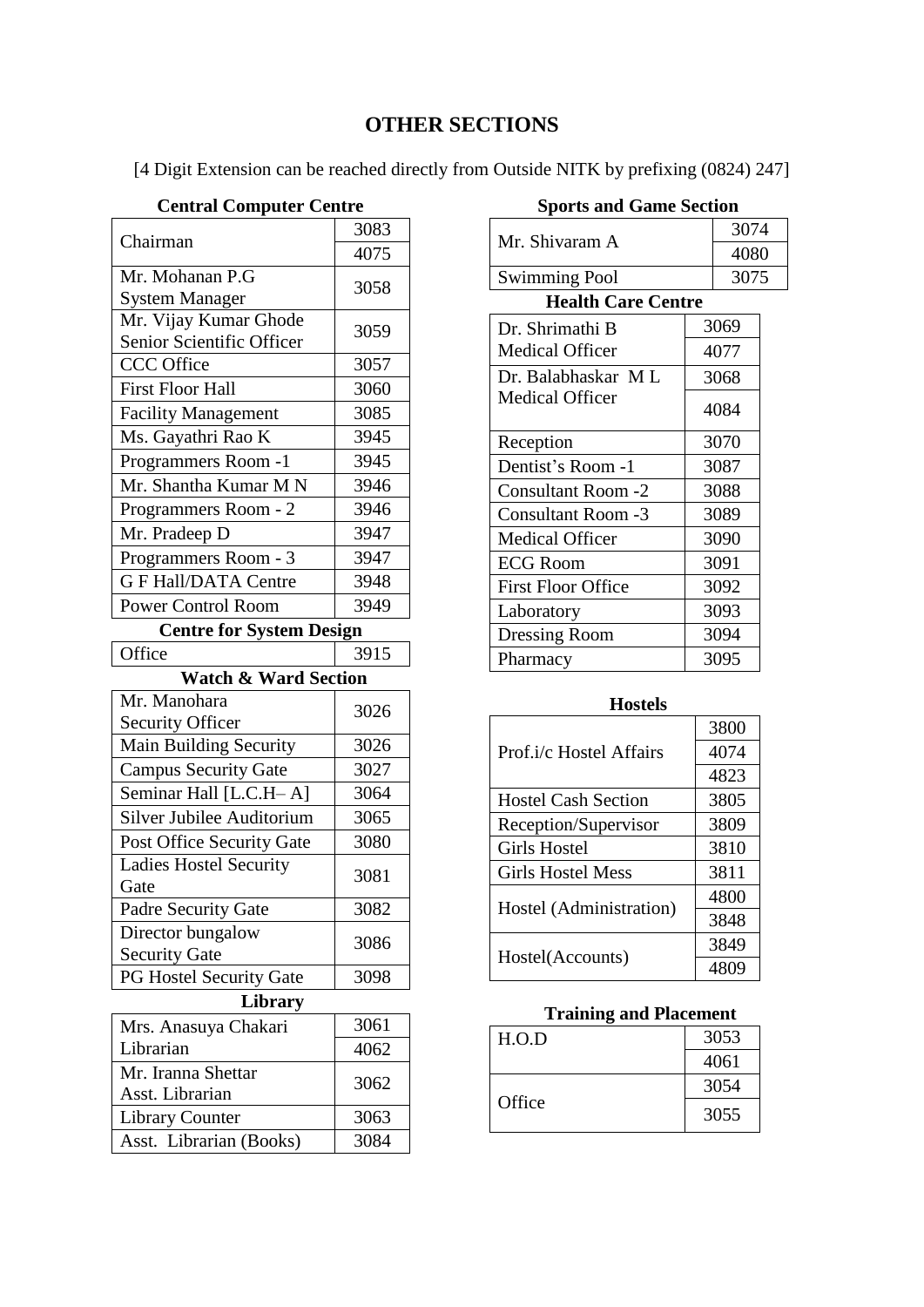# **OTHER SECTIONS (CONTD..)**

[4 Digit Extension can be reached directly from Outside NITK by prefixing (0824) 247]

#### **Guest House**

| Manager/Caretaker        | 3820 |
|--------------------------|------|
| J C Bose 1               | 3821 |
| J C Bose 2               | 3822 |
| J C Bose 3               | 3823 |
| J C Bose 4               | 3824 |
| J C Bose 5               | 3825 |
| J C Bose 6               | 3826 |
| J C Bose 7               | 3827 |
| J C Bose 8               | 3828 |
| Vikram Sarabai Reception | 3830 |
| Vikram Sarabai 1         | 3831 |
| Vikram Sarabai 2         | 3832 |
| Vikram Sarabai 3         | 3833 |
| Vikram Sarabai 4         | 3834 |
| Vikram Sarabai 5         | 3835 |
| Vikram Sarabai 6         | 3836 |
| Vikram Sarabai 7         | 3837 |
| Vikram Sarabai 8         | 3838 |
| Vikram Sarabai 9         | 3839 |
| Vikram Sarabai 10        | 3840 |
| Vikram Sarabai 11        | 3841 |
| Vikram Sarabai 12        | 3842 |
| C V Raman 1              | 3829 |
| C V Raman 2              | 3847 |
| C V Raman 3              | 3843 |
| C V Raman 4              | 3844 |
| C V Raman 5              | 3845 |
| C V Raman 6              | 3846 |
| H J Baba 1               | 3871 |
| H J Baba 2               | 3872 |
| H J Baba 3               | 3873 |
| H J Baba 4               | 3874 |

| OTHER OF THE INESIDENT ENGINEER  |      |
|----------------------------------|------|
| <b>Resident Engineer</b>         | 3028 |
|                                  | 4073 |
| 33 KVA Substation                | 3097 |
|                                  | 4112 |
| Mr. Nagaraja Bhat K              | 3017 |
| Superintendent                   | 3029 |
| AE (Civil)                       | 3030 |
| Mr. Dinesha Acharya              | 3031 |
| JE (Water Supply)                | 3031 |
| JE (Civil)                       | 3032 |
| JE (Electrical)                  | 3033 |
| AE (Civil)                       | 3034 |
| Driver Room                      | 3035 |
| <b>Garden Room</b>               | 3036 |
| <b>Power House</b>               | 3037 |
| Pump House                       | 3038 |
| <b>Store</b>                     | 3039 |
| <b>AEE</b>                       | 3096 |
| <b>Sister Concerns/Utilities</b> |      |
| <b>Consumers Co-op Society</b>   | 3855 |
| <b>Printing Press</b>            | 3857 |
| <b>Student Co-op Society</b>     | 3858 |
| Employee's Credit Society        | 3856 |
| English Medium School            | 3850 |
|                                  | 4850 |
| Kannada Medium High School       | 3851 |
|                                  | 4852 |
| Kannada Medium Primary           | 3852 |
| School                           | 4853 |
| Nursery School                   | 3861 |
| State Bank of India              | 3876 |
| Canara Bank                      | 3875 |
| N <sub>C</sub> C                 | 3073 |
| Post Office                      | 3881 |
| Food Court                       | 3880 |
| S D Canteen                      | 3879 |
| <b>STEP Office</b>               | 3853 |
|                                  | 3854 |

#### **Office of the Resident Engineer**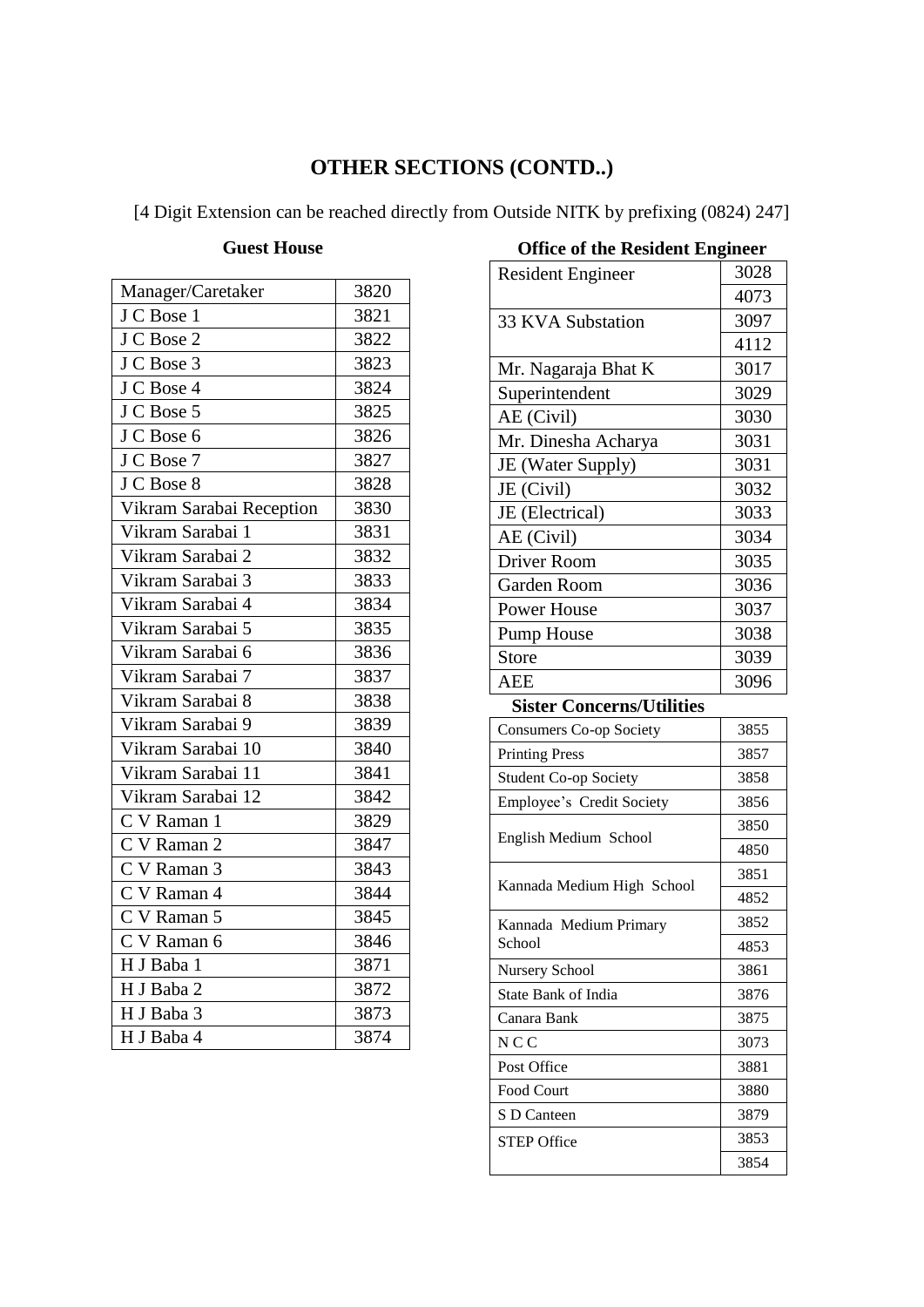#### **4XXX SERIES RESIDENCE NUMBERS**

| Krishna Shetty          | 4108 |
|-------------------------|------|
| Madhava A A             | 4109 |
| Narayana Devadiga       | 4110 |
| Yogish                  | 4113 |
| Anasuya P.V             | 4114 |
| Narayana Naik           | 4116 |
| <b>Suresh Poojary</b>   | 4117 |
| Shubha Kotian L         | 4118 |
| Prakash K               | 4119 |
| Anasuya Chakari         | 4120 |
| Premalatha              | 4121 |
| Champavathi             | 4122 |
| <b>Yathish Putran S</b> | 4123 |
| Rangappa Gowder B       | 4124 |
| Suresh prasad           | 4126 |
| Suresh Devadiga         | 4127 |
| Devadas                 | 4128 |
| Madhava                 | 4129 |
| Monappa Mera            | 4149 |
| Karunakar B.S           | 4150 |
| Gopi G                  | 4151 |
| Tantri H.S              | 4152 |
|                         |      |
| Pinto G.V               | 4154 |
| Purandara B             | 4156 |
| Damodar Shetty K        | 4157 |
| Nataraj R               | 4158 |
| Wilma Irene Pinto       | 4160 |
| Vishwanath Poojary      | 4167 |
| Dr. Balabhaskar         | 4168 |
| Dinesh K                | 4170 |
| Sarojini S              | 4171 |
| Shakunthala Shetty G    | 4172 |
| Ganesh S                | 4174 |
| Shamila Naddini         | 4178 |
| Murugavelu D            | 4180 |
| Pradeep D               | 4181 |
| Gaurav Choudhary        | 4182 |
| Dr.Hem Prasad Nath      | 4183 |
| Indira M                | 4184 |

| Iranna Shettar M        | 4187 |
|-------------------------|------|
| Shantha Kumar M N       | 4188 |
| Vijaya kumar Ghode      | 4189 |
| Manohara Karanth        | 4190 |
| <b>Babu Shetty</b>      | 4192 |
| Pritham Ramesh B        | 4193 |
| Merlyn D'souza          | 4194 |
| Ram Mohan Y             | 4195 |
| Ravindranath K          | 4196 |
| Shivaram A              | 4197 |
| Mohanan P G             | 4199 |
| Dr.Nithyananda Shetty A | 4200 |
| Dr.Chitharanjan Hegde A | 4201 |
| Dr.Krishna Bhat D       | 4202 |
| Dr.Adhikari A.V         | 4203 |
| Dr.Aruna Isloor M       | 4206 |
| Dr. Udaya Kumar D       | 4207 |
| Dr.Sequeira.A.H         | 4225 |
| Dr.Kiran K.B            | 4226 |
| Dr.Pavan Kumar S        | 4227 |
| Dr.Shashikantha Koudur  | 4228 |
| Dr.Sheena               | 4236 |
| Dr. Rajesh Acharya      | 4249 |
| Dr.Halemane K.P         | 4250 |
| Dr.Hegde S.M            | 4252 |
| Dr.Shyam Kamath S       | 4254 |
| Dr.Shankar B R          | 4255 |
| Dr.Madhusudhan R        | 4256 |
| Dr.Muralidhar.N.N       | 4257 |
| Dr. Pushparaj Shetty D  | 4260 |
| Dr.Murugan V            | 4262 |
| Dr.Santhosh George      | 4263 |
| Gangadhar B             | 4274 |
| Dr.Shivakumar G.K       | 4275 |
| Dr.Umesh G              | 4276 |
| Dr.Udayashankar N.K     | 4277 |
| Dr.Shashikala H.D       | 4278 |
| Dr.Kasturi Bangera V    | 4279 |
| Dr.Nagaraj H.S          | 4280 |
| Dr.Ajith K.M            | 4281 |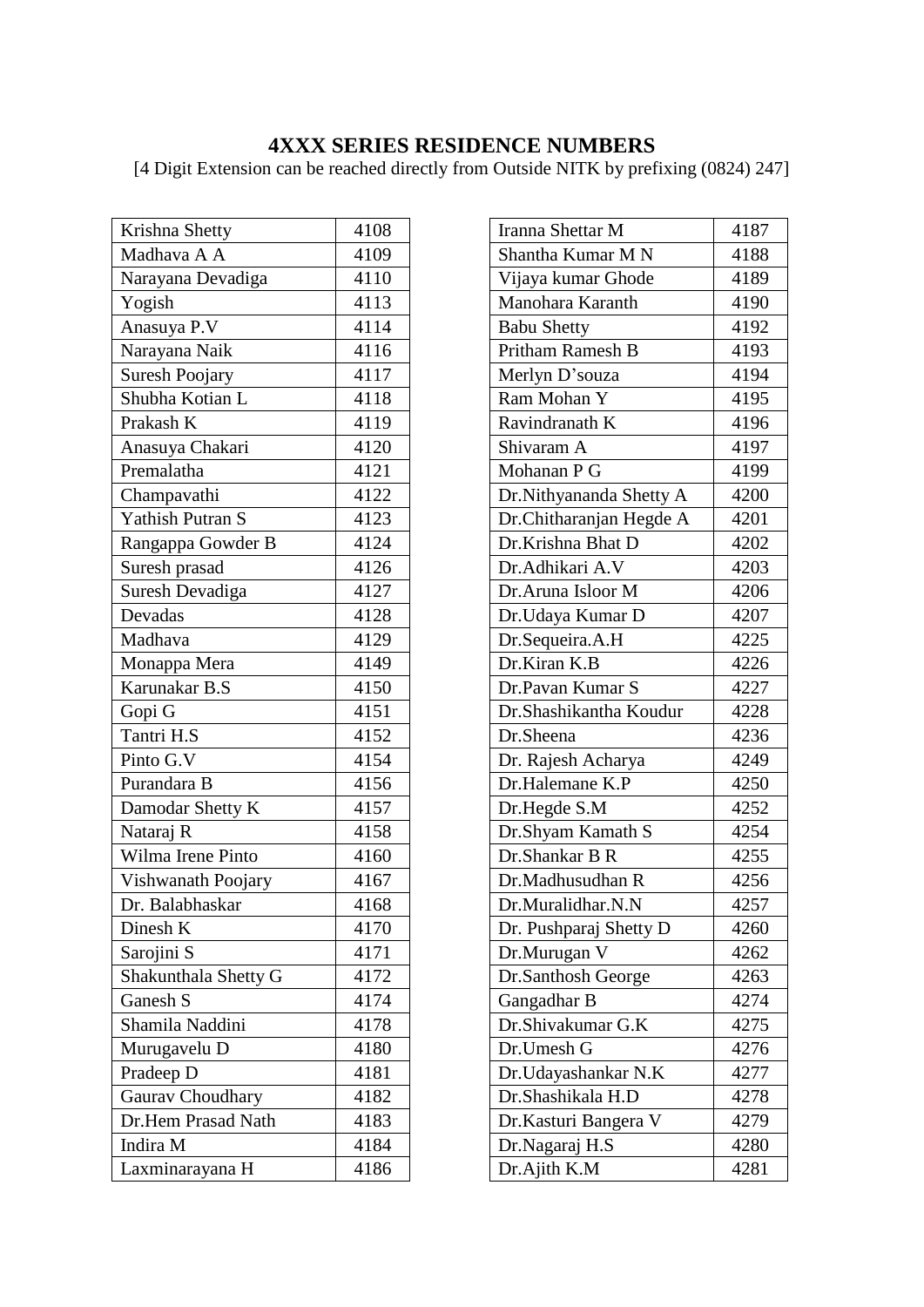#### **4XXX SERIES RESIDENCE NUMBERS (CONTD..)**

| Dr.Deepak Vaid<br>4283<br>Dr.Partha Pratim Das<br>4284<br>Shesappa Naik P.S<br>4299<br>Dr. Vittal Hegde A<br>4301<br>Dr.Lakshman N<br>4302<br>Dr.Nagaraj M.K<br>4303<br>Dr.Subba Rao<br>4304<br>4305<br>Dr. Varija K<br>4306<br>Dr.Mahesha A<br>Dr.Amba Shetty<br>4307<br>Subrahmanya K<br>4308<br>Dr.Doddamani B.M<br>4311<br>Dr.Kiran Shirlal G<br>4314<br>Dr. T. Nasar<br>4318<br>Dr.Paresh Chandra Deka<br>4315<br>Srikanth F.B<br>4334<br>Dr.Shivashankar R<br>4335<br>Dr.Narasimhan M.C<br>4336<br>Dr.Ravi Shankar A.U<br>4338<br>Dr. Raviraj H.M<br>4339<br>Dr.Swaminathan K<br>4340<br>Dr.Sitaram Nayak<br>4341<br>4342<br>Dr.Jayalakshmi B R<br>Dr.Lokesh K.N<br>4343<br>4344<br>Dr. Venkat Reddy D<br>Dr.Sunil B.M<br>4345<br>Dr.Suresh S.N<br>4349<br>4350<br>Dr.Subhas Yaragal<br>4352<br>Dr.Vargese George<br>Dr.Arun Kumar Thalla<br>4356<br>4357<br>Dr.Rajashekaran C<br>Dr.Balu A.S<br>4362<br>Shresta Kumar K<br>4368<br>Chandrasekar Karanth N<br>4369<br>4370<br>Dr.Sastry V.R<br>Dr. Ch. S.N. Murthy<br>4372 |  |
|----------------------------------------------------------------------------------------------------------------------------------------------------------------------------------------------------------------------------------------------------------------------------------------------------------------------------------------------------------------------------------------------------------------------------------------------------------------------------------------------------------------------------------------------------------------------------------------------------------------------------------------------------------------------------------------------------------------------------------------------------------------------------------------------------------------------------------------------------------------------------------------------------------------------------------------------------------------------------------------------------------------------------------|--|
|                                                                                                                                                                                                                                                                                                                                                                                                                                                                                                                                                                                                                                                                                                                                                                                                                                                                                                                                                                                                                                  |  |
|                                                                                                                                                                                                                                                                                                                                                                                                                                                                                                                                                                                                                                                                                                                                                                                                                                                                                                                                                                                                                                  |  |
|                                                                                                                                                                                                                                                                                                                                                                                                                                                                                                                                                                                                                                                                                                                                                                                                                                                                                                                                                                                                                                  |  |
|                                                                                                                                                                                                                                                                                                                                                                                                                                                                                                                                                                                                                                                                                                                                                                                                                                                                                                                                                                                                                                  |  |
|                                                                                                                                                                                                                                                                                                                                                                                                                                                                                                                                                                                                                                                                                                                                                                                                                                                                                                                                                                                                                                  |  |
|                                                                                                                                                                                                                                                                                                                                                                                                                                                                                                                                                                                                                                                                                                                                                                                                                                                                                                                                                                                                                                  |  |
|                                                                                                                                                                                                                                                                                                                                                                                                                                                                                                                                                                                                                                                                                                                                                                                                                                                                                                                                                                                                                                  |  |
|                                                                                                                                                                                                                                                                                                                                                                                                                                                                                                                                                                                                                                                                                                                                                                                                                                                                                                                                                                                                                                  |  |
|                                                                                                                                                                                                                                                                                                                                                                                                                                                                                                                                                                                                                                                                                                                                                                                                                                                                                                                                                                                                                                  |  |
|                                                                                                                                                                                                                                                                                                                                                                                                                                                                                                                                                                                                                                                                                                                                                                                                                                                                                                                                                                                                                                  |  |
|                                                                                                                                                                                                                                                                                                                                                                                                                                                                                                                                                                                                                                                                                                                                                                                                                                                                                                                                                                                                                                  |  |
|                                                                                                                                                                                                                                                                                                                                                                                                                                                                                                                                                                                                                                                                                                                                                                                                                                                                                                                                                                                                                                  |  |
|                                                                                                                                                                                                                                                                                                                                                                                                                                                                                                                                                                                                                                                                                                                                                                                                                                                                                                                                                                                                                                  |  |
|                                                                                                                                                                                                                                                                                                                                                                                                                                                                                                                                                                                                                                                                                                                                                                                                                                                                                                                                                                                                                                  |  |
|                                                                                                                                                                                                                                                                                                                                                                                                                                                                                                                                                                                                                                                                                                                                                                                                                                                                                                                                                                                                                                  |  |
|                                                                                                                                                                                                                                                                                                                                                                                                                                                                                                                                                                                                                                                                                                                                                                                                                                                                                                                                                                                                                                  |  |
|                                                                                                                                                                                                                                                                                                                                                                                                                                                                                                                                                                                                                                                                                                                                                                                                                                                                                                                                                                                                                                  |  |
|                                                                                                                                                                                                                                                                                                                                                                                                                                                                                                                                                                                                                                                                                                                                                                                                                                                                                                                                                                                                                                  |  |
|                                                                                                                                                                                                                                                                                                                                                                                                                                                                                                                                                                                                                                                                                                                                                                                                                                                                                                                                                                                                                                  |  |
|                                                                                                                                                                                                                                                                                                                                                                                                                                                                                                                                                                                                                                                                                                                                                                                                                                                                                                                                                                                                                                  |  |
|                                                                                                                                                                                                                                                                                                                                                                                                                                                                                                                                                                                                                                                                                                                                                                                                                                                                                                                                                                                                                                  |  |
|                                                                                                                                                                                                                                                                                                                                                                                                                                                                                                                                                                                                                                                                                                                                                                                                                                                                                                                                                                                                                                  |  |
|                                                                                                                                                                                                                                                                                                                                                                                                                                                                                                                                                                                                                                                                                                                                                                                                                                                                                                                                                                                                                                  |  |
|                                                                                                                                                                                                                                                                                                                                                                                                                                                                                                                                                                                                                                                                                                                                                                                                                                                                                                                                                                                                                                  |  |
|                                                                                                                                                                                                                                                                                                                                                                                                                                                                                                                                                                                                                                                                                                                                                                                                                                                                                                                                                                                                                                  |  |
|                                                                                                                                                                                                                                                                                                                                                                                                                                                                                                                                                                                                                                                                                                                                                                                                                                                                                                                                                                                                                                  |  |
|                                                                                                                                                                                                                                                                                                                                                                                                                                                                                                                                                                                                                                                                                                                                                                                                                                                                                                                                                                                                                                  |  |
|                                                                                                                                                                                                                                                                                                                                                                                                                                                                                                                                                                                                                                                                                                                                                                                                                                                                                                                                                                                                                                  |  |
|                                                                                                                                                                                                                                                                                                                                                                                                                                                                                                                                                                                                                                                                                                                                                                                                                                                                                                                                                                                                                                  |  |
|                                                                                                                                                                                                                                                                                                                                                                                                                                                                                                                                                                                                                                                                                                                                                                                                                                                                                                                                                                                                                                  |  |
|                                                                                                                                                                                                                                                                                                                                                                                                                                                                                                                                                                                                                                                                                                                                                                                                                                                                                                                                                                                                                                  |  |
|                                                                                                                                                                                                                                                                                                                                                                                                                                                                                                                                                                                                                                                                                                                                                                                                                                                                                                                                                                                                                                  |  |
|                                                                                                                                                                                                                                                                                                                                                                                                                                                                                                                                                                                                                                                                                                                                                                                                                                                                                                                                                                                                                                  |  |
|                                                                                                                                                                                                                                                                                                                                                                                                                                                                                                                                                                                                                                                                                                                                                                                                                                                                                                                                                                                                                                  |  |
|                                                                                                                                                                                                                                                                                                                                                                                                                                                                                                                                                                                                                                                                                                                                                                                                                                                                                                                                                                                                                                  |  |
|                                                                                                                                                                                                                                                                                                                                                                                                                                                                                                                                                                                                                                                                                                                                                                                                                                                                                                                                                                                                                                  |  |

| 4373 |
|------|
| 4374 |
| 4375 |
| 4376 |
| 4395 |
| 4396 |
| 4398 |
| 4399 |
| 4400 |
| 4405 |
| 4409 |
| 4412 |
| 4413 |
|      |
| 4447 |
| 4448 |
| 4451 |
| 4452 |
| 4453 |
| 4454 |
| 4455 |
| 4456 |
| 4458 |
| 4460 |
| 4461 |
| 4462 |
| 4463 |
| 4464 |
| 4466 |
| 4501 |
| 4502 |
| 4503 |
| 4507 |
| 4508 |
| 4510 |
| 4511 |
|      |